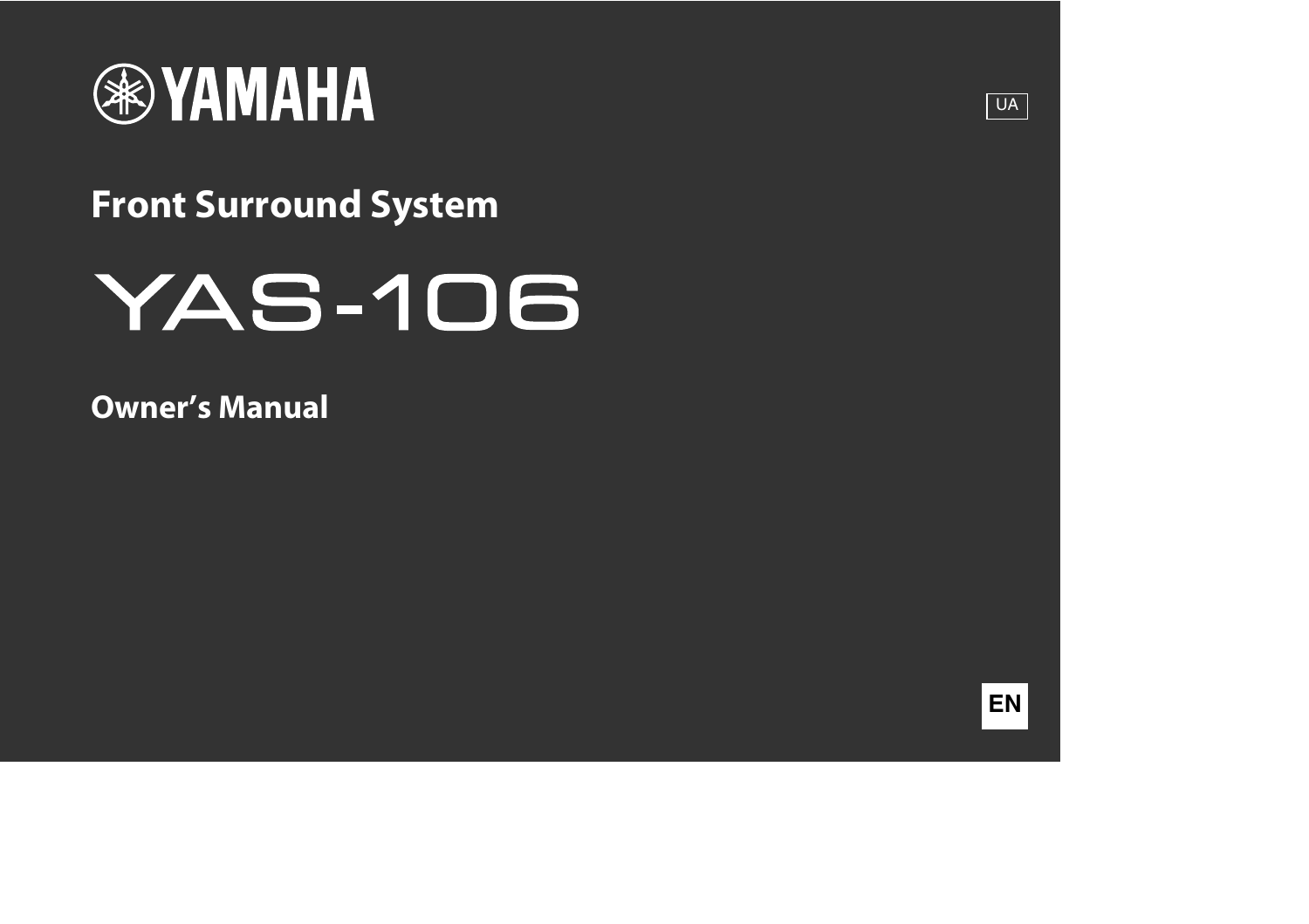# **IMPORTANT SAFETY INSTRUCTIONS**

<span id="page-1-0"></span>

### **Explanation of Graphical Symbols**



The lightning flash with arrowhead symbol within an equilateral triangle is intended to alert you to the presence of uninsulated "dangerous voltage" within the product's enclosure that may be of sufficient magnitude to constitute a risk of electric shock to persons.



The exclamation point within an equilateral triangle is intended to alert you to the presence of important operating and maintenance (servicing) instructions in the literature accompanying the appliance.

#### **IMPORTANT**

Please record the serial number of this unit in the space below. MODEL:

Serial No.:

The serial number is located on the rear of the unit. Retain this Owner's Manual in a safe place for future reference.

### **FOR CANADIAN CUSTOMERS**

To prevent electric shock, match wide blade of plug to wide slot and fully insert. CAN ICES-3 (B)/NMB-3 (B)

- 1 Read these instructions.<br>2 Keep these instructions
- Keep these instructions.
- 3 Heed all warnings.<br>4 Follow all instruction
- 4 Follow all instructions.<br>5 Do not use this apparate
- 5 Do not use this apparatus near water.
- 6 Clean only with dry cloth.<br> $\frac{7}{7}$  Do not block any ventilation
- Do not block any ventilation openings. Install in accordance with the manufacturer's instructions.
- 8 Do not install near any heat sources such as radiators, heat registers, stoves, or other apparatus (including amplifiers) that produce heat.
- 9 Do not defeat the safety purpose of the polarized or grounding-type plug. A polarized plug has two blades with one wider than the other. A grounding type plug has two blades and a third grounding prong. The wide blade or the third prong are provided for your safety. If the provided plug does not fit into your outlet, consult an electrician for replacement of the obsolete outlet.
- 10 Protect the power cord from being walked on or pinched particularly at plugs, convenience receptacles, and the point where they exit from the apparatus.
- 11 Only use attachments/accessories specified by the manufacturer.
- 12 Use only with the cart, stand, tripod, bracket, or table specified by the manufacturer, or sold with the apparatus. When a cart is used, use caution when moving the cart/apparatus combination to avoid injury from tip-over.



- 13 Unplug this apparatus during lightning storms or when unused for long periods of time.
- 14 Refer all servicing to qualified service personnel. Servicing is required when the apparatus has been damaged in any way, such as power-supply cord or plug is damaged, liquid has been spilled or objects have fallen into the apparatus, the apparatus has been exposed to rain or moisture, does not operate normally, or has been dropped.

### **We Want You Listening For A Lifetime**



Yamaha and the Electronic Industries Association's Consumer Electronics Group want you to get the most out of your equipment by playing it at a safe level. One that lets the sound come through loud and clear without annoying blaring or distortion – and, most importantly, without affecting your sensitive hearing. Since hearing damage from loud sounds is often undetectable until it is too late, Yamaha and the Electronic Industries Association's Consumer Electronics Group recommend you to avoid prolonged exposure from excessive volume levels.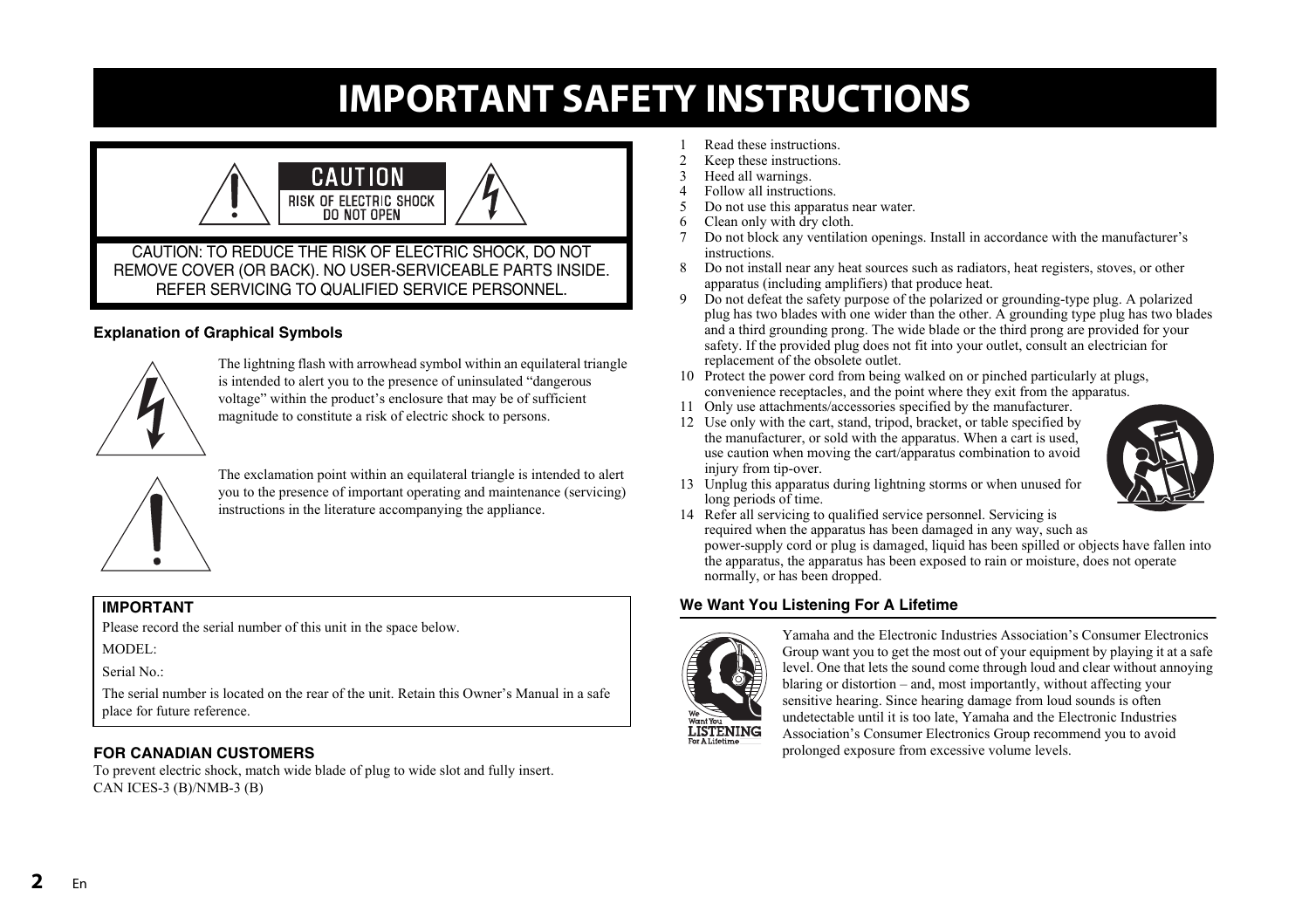### **FCC INFORMATION (for US customers)**

- 1 **IMPORTANT NOTICE: DO NOT MODIFY THIS UNIT!:** This product, when installed as indicated in the instructions contained in this manual, meets FCC requirements. Modifications not expressly approved by Yamaha may void your authority, granted by the FCC, to use the product.
- 2 **IMPORTANT:** When connecting this product to accessories and/or another product use only high quality shielded cables. Cable/s supplied with this product MUST be used. Follow all installation instructions. Failure to follow instructions could void your FCC authorization to use this product in the USA.
- 3 **NOTE:** This product has been tested and found to comply with the requirements listed in FCC Regulations, Part 15 for Class "B" digital devices. Compliance with these requirements provides a reasonable level of assurance that your use of this product in a residential environment will not result in harmful interference with other electronic devices. This equipment generates/uses radio frequencies and, if not installed and used according to the instructions found in the users manual, may cause interference harmful to the operation of other electronic devices.
- 4 Compliance with FCC regulations does not guarantee that interference will not occur in all installations. If this product is found to be the source of interference, which can be determined by turning the unit "OFF" and "ON", please try to eliminate the problem by using one of the following measures:
- 5 Relocate either this product or the device that is being affected by the interference.
- 6 Utilize power outlets that are on different branch (circuit breaker or fuse) circuits or install AC line filter/s.
- In the case of radio or TV interference. relocate/reorient the antenna. If the antenna lead-in is 300 ohm ribbon lead, change the lead-in to coaxial type cable.
- 8 If these corrective measures do not produce satisfactory results, please contact the local retailer authorized to distribute this type of product. If you can not locate the appropriate retailer, please contact Yamaha Corporation of America A/V Division 6600 Orangethorpe Ave., Buena Park, CA 90620.
- 9 The above statements apply ONLY to those products distributed by Yamaha Corporation of America or its subsidiaries.

This device complies with Part 15 of FCC Rules and Industry Canada license-exempt RSS standard(s). Operation is subject to the following two conditions: (1) this device may not cause interference, and (2) this device must accept any interference, including interference that may cause undesired operation of this device.

#### **FCC CAUTION**

Changes or modifications not expressly approved by the party responsible for compliance could void the user's authority to operate the equipment.

#### **NOTICE**

- This equipment compiles with FCC/IC radiation exposure limits set forth for an uncontrolled environment and meets the FCC radio frequency (RF) Exposure Guidelines and RSS-102 of the IC radio frequency (RF) Exposure rules. This equipment has very low levels of RF energy that it deemed to comply without maximum permissive exposure evaluation (MPE). But it is desirable that it should be installed and operated with at least 20 cm and more between the radiator and person's body.
- This transmitter must not be co-located or operated in conjunction with any other antenna or transmitter.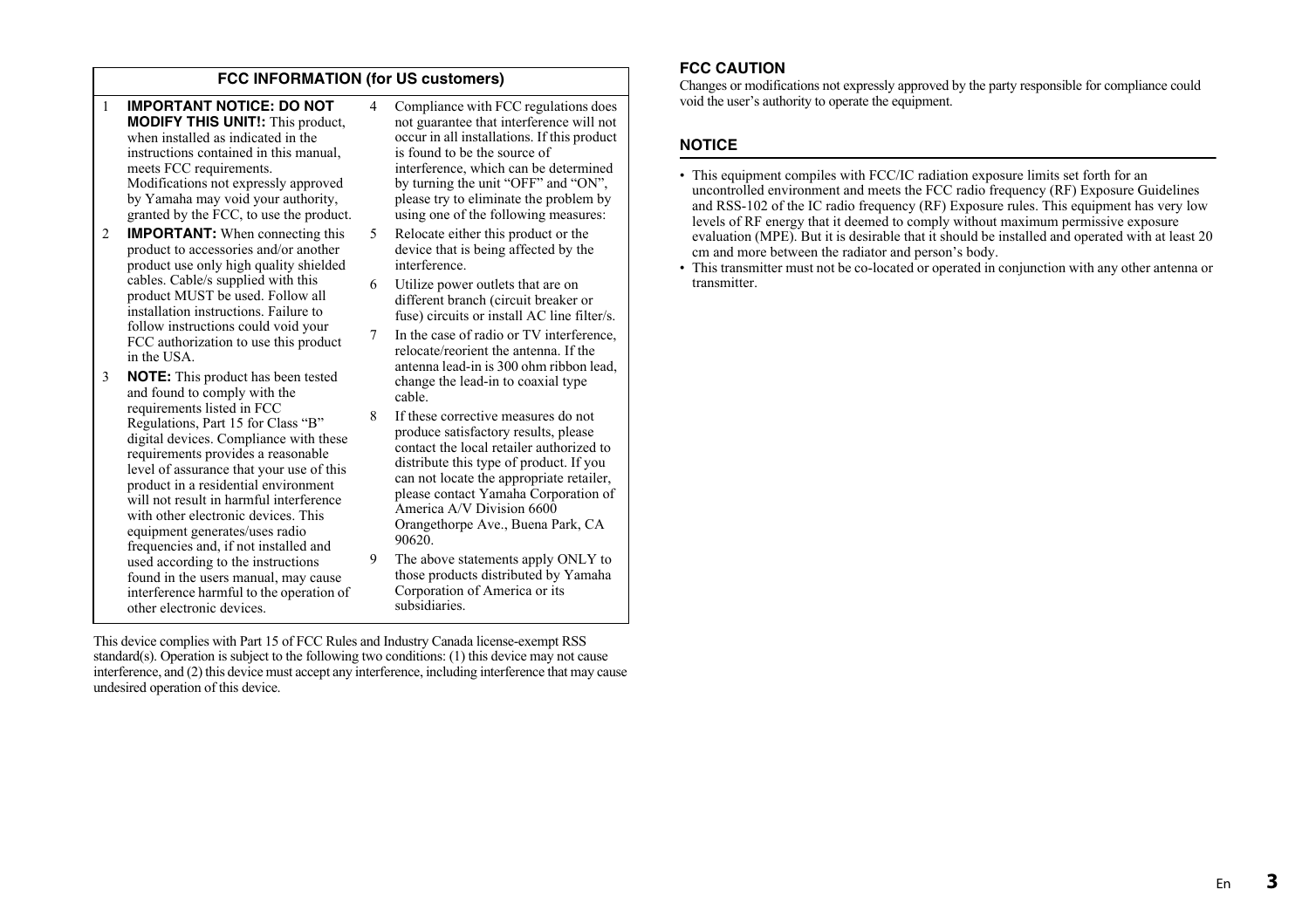# **CAUTION: READ THIS BEFORE OPERATING YOUR UNIT.**

- <span id="page-3-0"></span>• To assure the finest performance, please read this manual carefully. Keep it in a safe place for future reference.
- Install this unit in a well ventilated, cool, dry, clean place away from direct sunlight heat sources, vibration, dust, moisture, and/or cold. For proper ventilation, allow the following minimum clearances.

Top: 10 cm (4 in), Rear: 10 cm (4 in), Sides: 10 cm (4 in)

- Locate this unit away from other electrical appliances, motors, or transformers to avoid humming sounds.
- Do not expose this unit to sudden temperature changes from cold to hot, and do not locate this unit in an environment with high humidity (i.e. a room with a humidifier) to prevent condensation inside this unit, which may cause an electrical shock, fire, damage to this unit, and/or personal injury.
- Avoid installing this unit where foreign objects may fall onto this unit and/or this unit may be exposed to liquid dripping or splashing. On the top of this unit, do not place:
	- − Other components, as they may cause damage and/or discoloration on the surface of this unit.
	- − Burning objects (i.e. candles), as they may cause fire, damage to this unit, and/or personal injury.
	- − Containers with liquid in them, as they may fall and liquid may cause electrical shock to the user and/or damage to this unit.
- Do not cover this unit with a newspaper, tablecloth, curtain, etc., in order not to obstruct heat radiation. If the temperature inside this unit rises, it may cause fire, damage to this unit, and/or personal injury.
- Do not plug in this unit to a wall outlet until all connections are complete.
- Do not operate this unit upside-down. It may overheat, possibly causing damage.
- Do not use force on switches, knobs and/or cords.
- When disconnecting the power cable from the wall outlet, grasp the plug; do not pull the cable.
- Do not clean this unit with chemical solvents; this might damage the finish. Use a clean, dry cloth.
- Only voltage specified on this unit must be used. Using this unit with a higher voltage than specified is dangerous and may cause fire, damage to this unit, and/or personal injury. Yamaha will not be held responsible for any damage resulting from use of this unit with a voltage other than specified.
- To prevent damage by lightning, keep the power cable and outdoor antennas disconnected from a wall outlet or the unit during a lightning storm.
- Do not attempt to modify or fix this unit. Contact qualified Yamaha service personnel when any service is needed. The cabinet should never be opened for any reasons.
- When not planning to use this unit for long periods of time (i.e. vacation), disconnect the AC power plug from the wall outlet
- Be sure to read the "Troubleshooting" section on common operating errors before concluding that this unit is faulty.
- Before moving this unit, press  $(1)$  to set this unit in standby mode, and disconnect the power supply cable from the wall outlet.
- Condensation will form when the surrounding temperature changes suddenly. Disconnect the power supply cable from the outlet, then leave the unit alone.
- Install this unit near the wall outlet and where the AC power plug can be reached easily.
- Secure placement or installation is the owner's responsibility. Yamaha shall not be liable for any accident caused by improper placement or installation of speakers.
- Keep the product out of reach of children to avoid them swallowing small parts.

### **Notes on remote controls and batteries**

- Do not spill water or other liquids on the remote control.
- Do not drop the remote control.
- Do not leave or store the remote control in the following places:
	- − places of high humidity, such as near a bath
	- − places of high temperatures, such as near a heater or a stove
	- − places of extremely low temperatures
	- − dusty places
- Do not expose the remote control sensor of this unit to direct sunlight or lighting such as inverted fluorescent lamps.
- If the batteries grow old, the effective operation range of the remote control decreases considerably. If this happens, replace the batteries with two new ones as soon as possible.
- Exhausted batteries may leak. If the batteries have leaked, dispose of them immediately. Avoid touching the leaked material or letting it come into contact with clothing, etc. Clean the battery compartment thoroughly before installing new batteries.
- Do not carry batteries in a pocket or purse with metal objects like coins, etc.
- Do not throw away batteries with general house waste. Dispose of them correctly in accordance with your local regulations.
- Keep batteries away from children. If a battery is accidentally swallowed, contact your doctor immediately.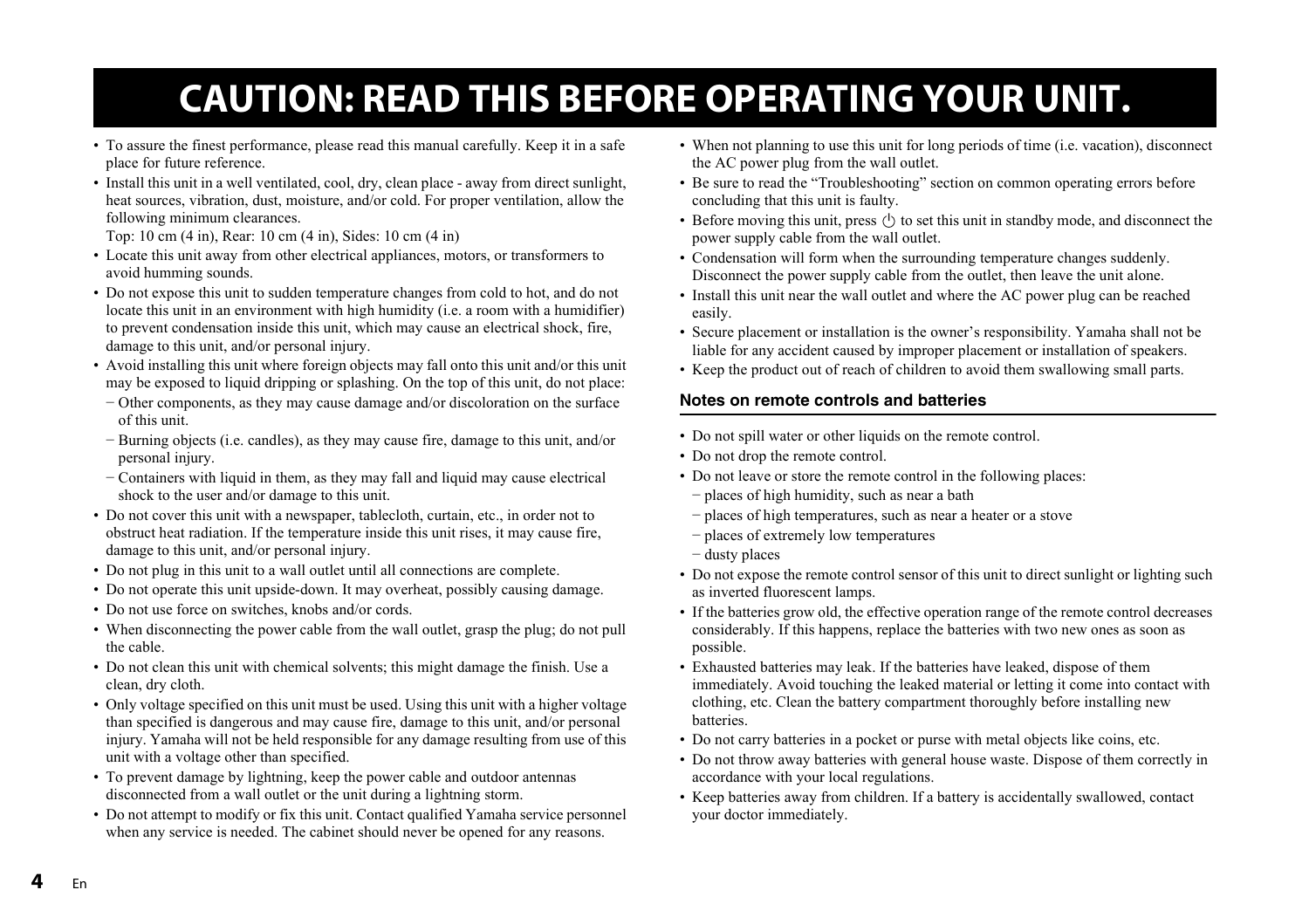- When not planning to use the remote control for long periods of time, remove the batteries from the remote control.
- Do not charge or disassemble the supplied batteries.
- The batteries shall not be exposed to excessive heat such as sunshine, fire or like.

### **WARNING**

DO NOT INGEST BATTERY, CHEMICAL BURN HAZARD

### **CAUTION**

Replace only with the same type or equivalent type. Risk of explosion if battery is incorrectly replaced.

The remote control supplied with this product contains a coin/button cell battery. If the coin/button cell battery is swallowed, it can cause severe internal burns in just 2 hours and can lead to death.

Keep new and used batteries away from children. If the battery compartment does not close securely, stop using the product and keep it away from children. If you think batteries might have been swallowed or placed inside any part of the body, seek immediate medical attention.

### **WARNING**

TO REDUCE THE RISK OF FIRE OR ELECTRIC SHOCK, DO NOT EXPOSE THIS UNIT TO RAIN OR MOISTURE.

As long as this unit is connected to the AC wall outlet, it is not disconnected from the AC power source even if you turn off this unit by  $(1)$ . In this state, this unit is designed to consume a very small quantity of power.

### **(Power key)**

Turns on the power of this unit or sets it to the standby mode.

Do not use this unit within 22 cm (9 inches) of persons with a heart pacemaker implant or defibrillator implant.

Radio waves may affect electro-medical devices. Do not use this unit near medical devices or inside medical facilities.

The name plate is located on the bottom of the unit.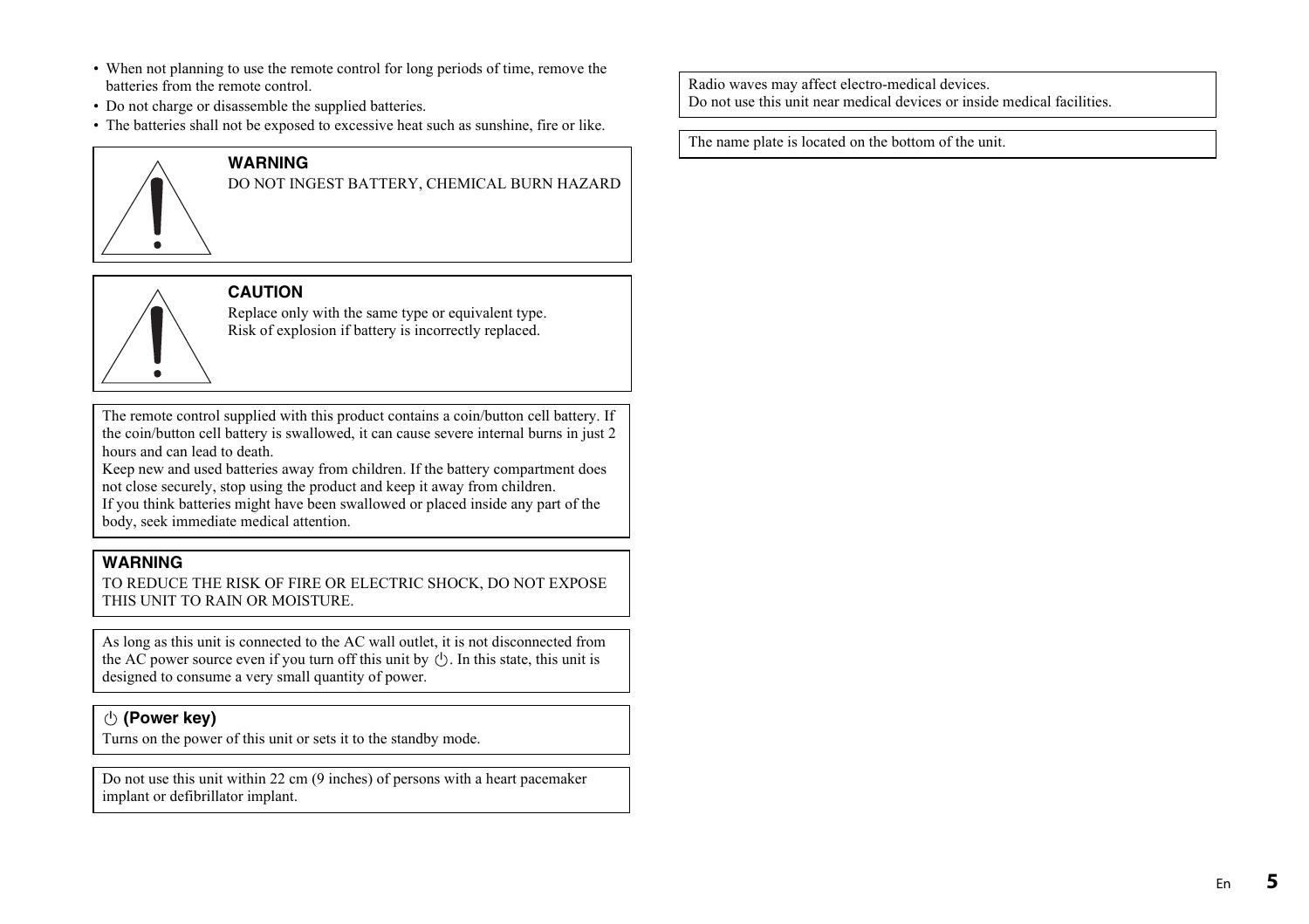# **Contents**

| <b>IMPORTANT SAFETY INSTRUCTIONS  2</b>    |
|--------------------------------------------|
| <b>CAUTION: READ THIS BEFORE OPERATING</b> |
|                                            |
|                                            |
|                                            |
| Frequently asked questions 11              |
| Part names and functions  12               |
| Installing the unit on a TV stand, etc 14  |
|                                            |
| Operating the unit by TV's remote control  |
| Listening to the sound from a Bluetooth    |

| Configuring the HDMI control function 26  |  |
|-------------------------------------------|--|
|                                           |  |
| Enabling/disabling the auto power standby |  |
|                                           |  |
|                                           |  |
|                                           |  |
|                                           |  |

# **About this manual**

### **NOTE**

This indicates precautions for use of the product and its feature limitations.

**HINT**

This indicates supplementary explanations for better use.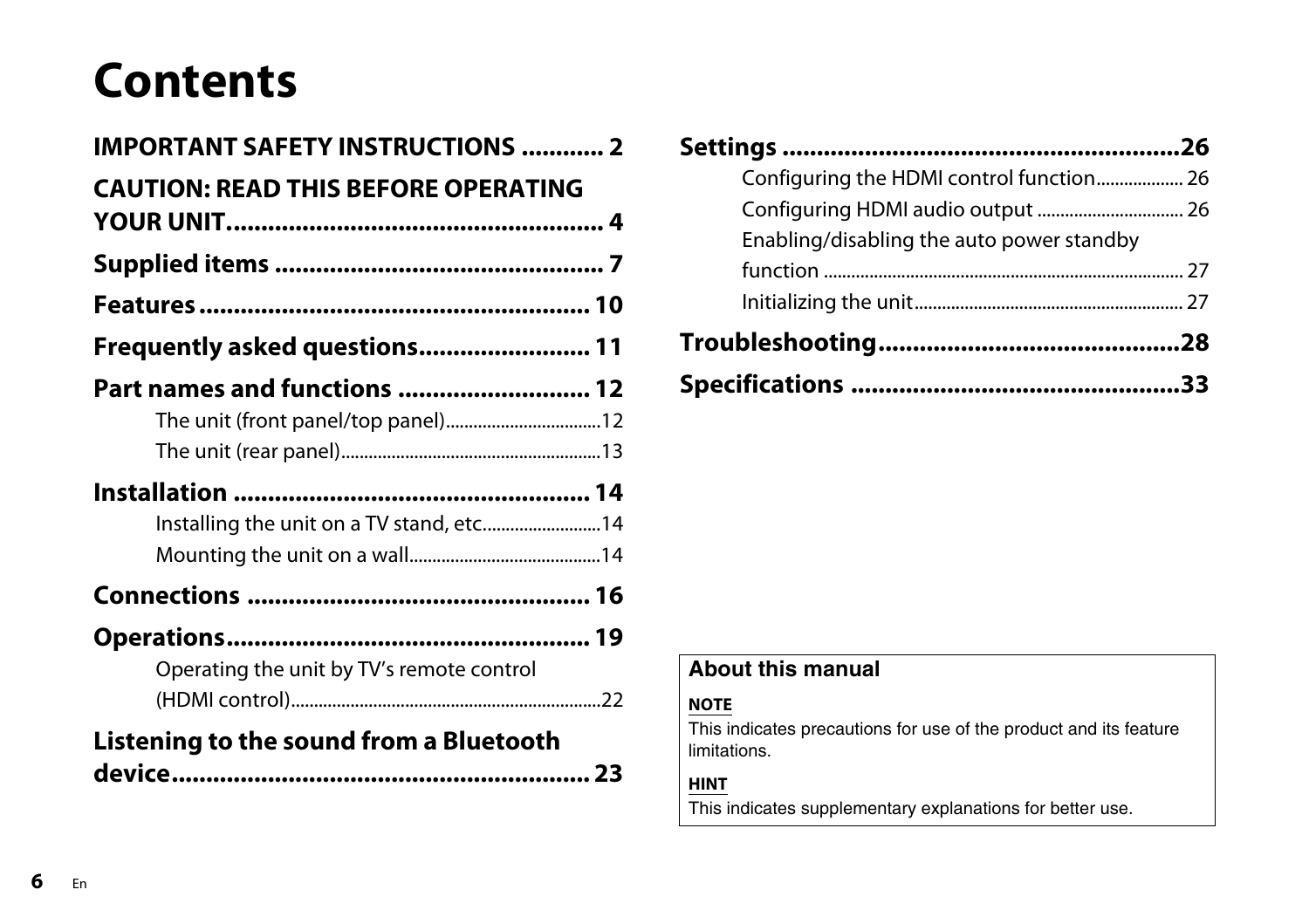# <span id="page-6-0"></span>**Supplied items**

Make sure you have received all of the following items.

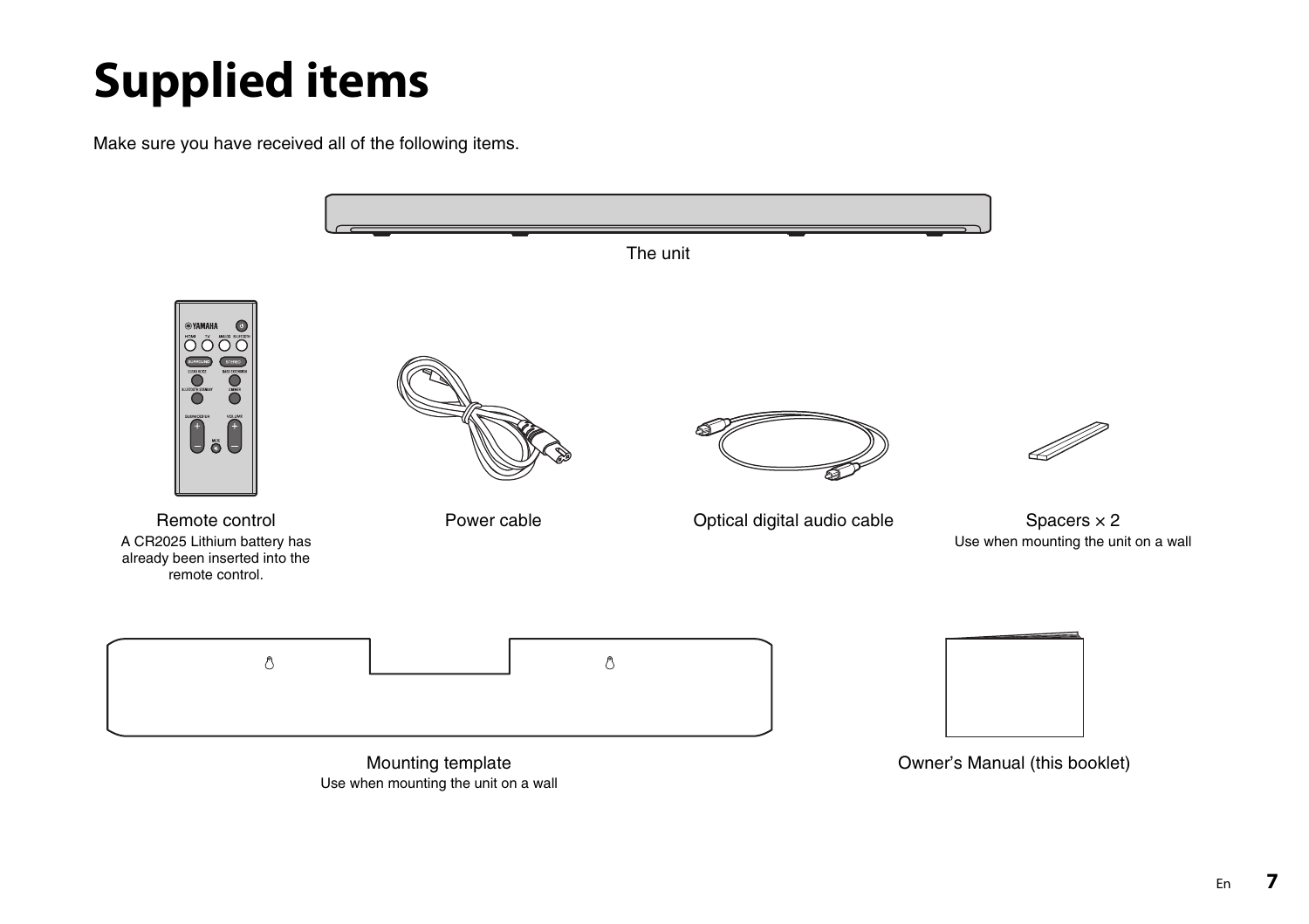## **Preparing the remote control**

Remove the battery's insulating strip before attempting to use the remote control.

## <span id="page-7-0"></span>**Operating range of the remote control**

Operate the remote control within the range as shown below. When the unit is mounted on a wall, point the remote control at the remote control sensor on the top panel ([p. 14](#page-13-2)).



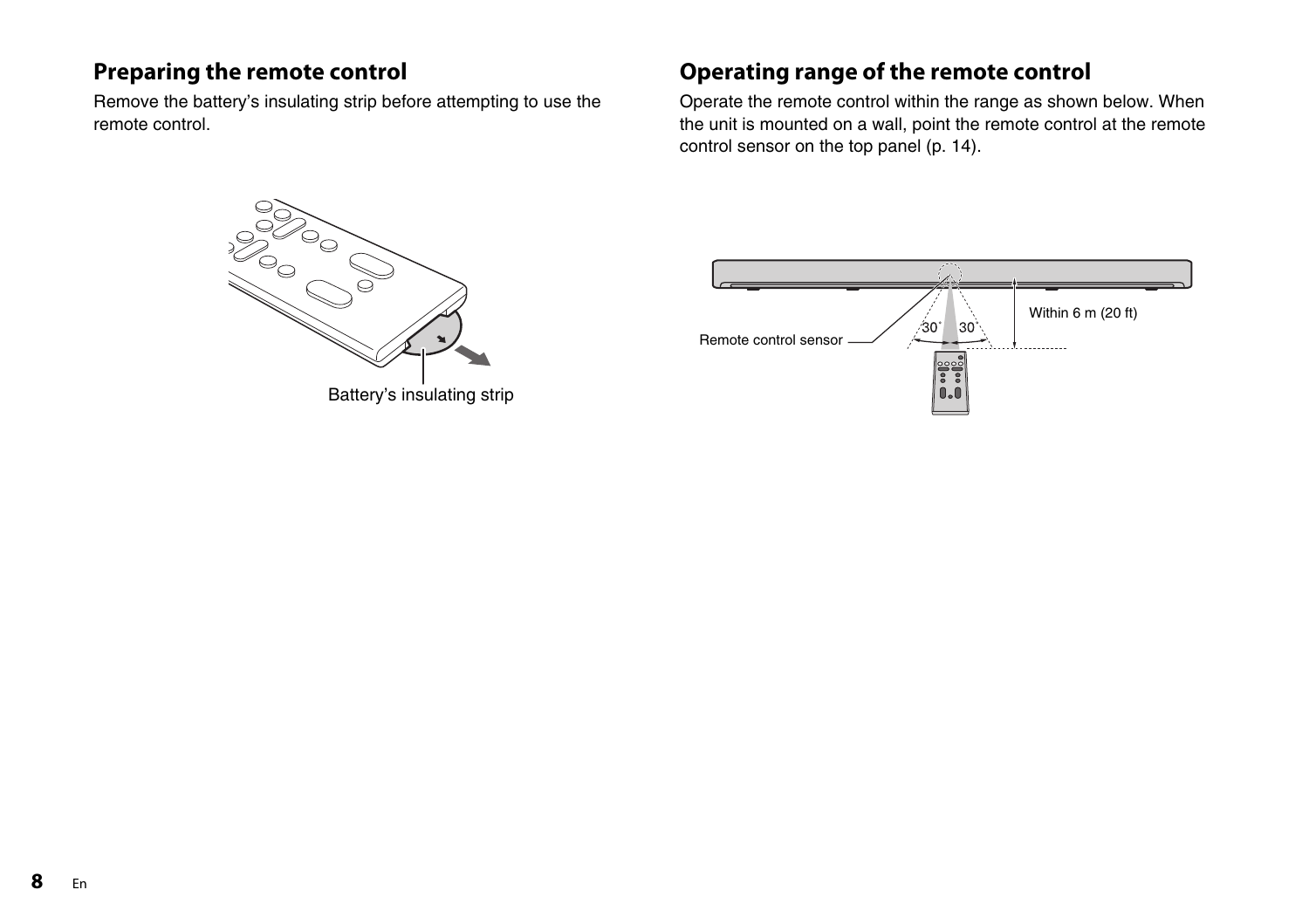<span id="page-8-0"></span>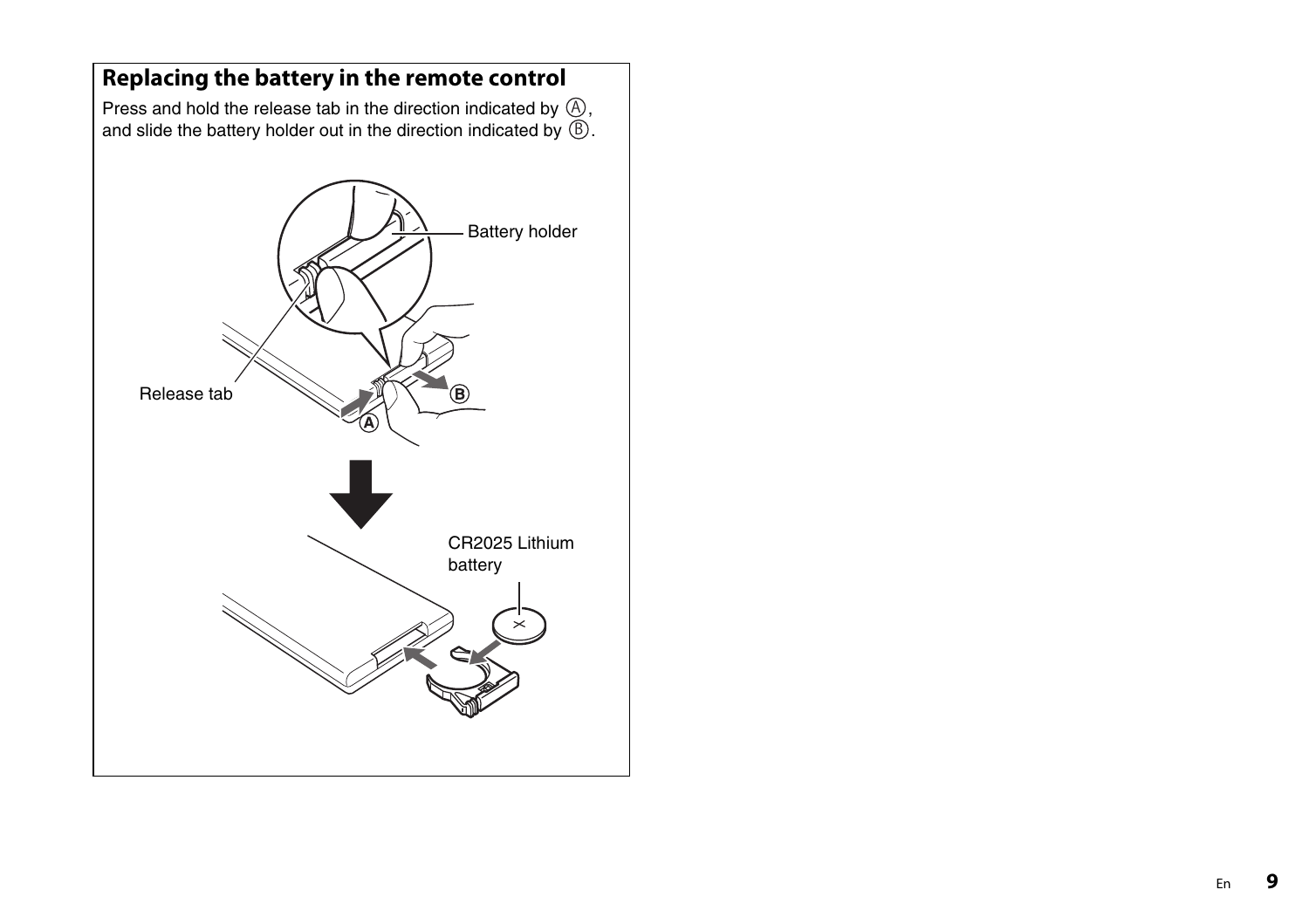# <span id="page-9-0"></span>**Features**

**This front surround system is easily installed and has a built-in subwoofer for enjoying powerful and realistic sound with connection to a TV or other devices.**

## **• Transmission of 4K high dynamic range (HDR) video supported**

Enjoy high-resolution video from a cable or satellite set top box, or a BD/DVD player. When a TV that supports Audio Return Channel (ARC) is used, this ARC-compatible unit can be connected to the TV via a single HDMI cable [\(p. 16](#page-15-1)).

## **• HDMI control function**

Link TV and unit functions using the TV's remote control ([p. 22](#page-21-0)).

# **• Bluetooth connection**

Easily play content from a Bluetooth-compatible smartphone, tablet, or computer [\(p. 23](#page-22-0)).

Our exclusive Compressed Music Enhancer technology improves sound quality and characteristics, and can be used to enjoy realistic and impressive sound.

# **• HOME THEATER CONTROLLER app**



HOME THEATER CONTROLLER, a free app for smartphones, allows you to easily operate the unit using a smartphone ([p. 25\)](#page-24-0).

## **• Bass extension**

Boost low bass levels to enjoy more powerful sound ([p. 20\)](#page-19-1).

# **• Clear voice**

This feature makes speech, such as dialog and narration, clearer [\(p. 20\)](#page-19-0).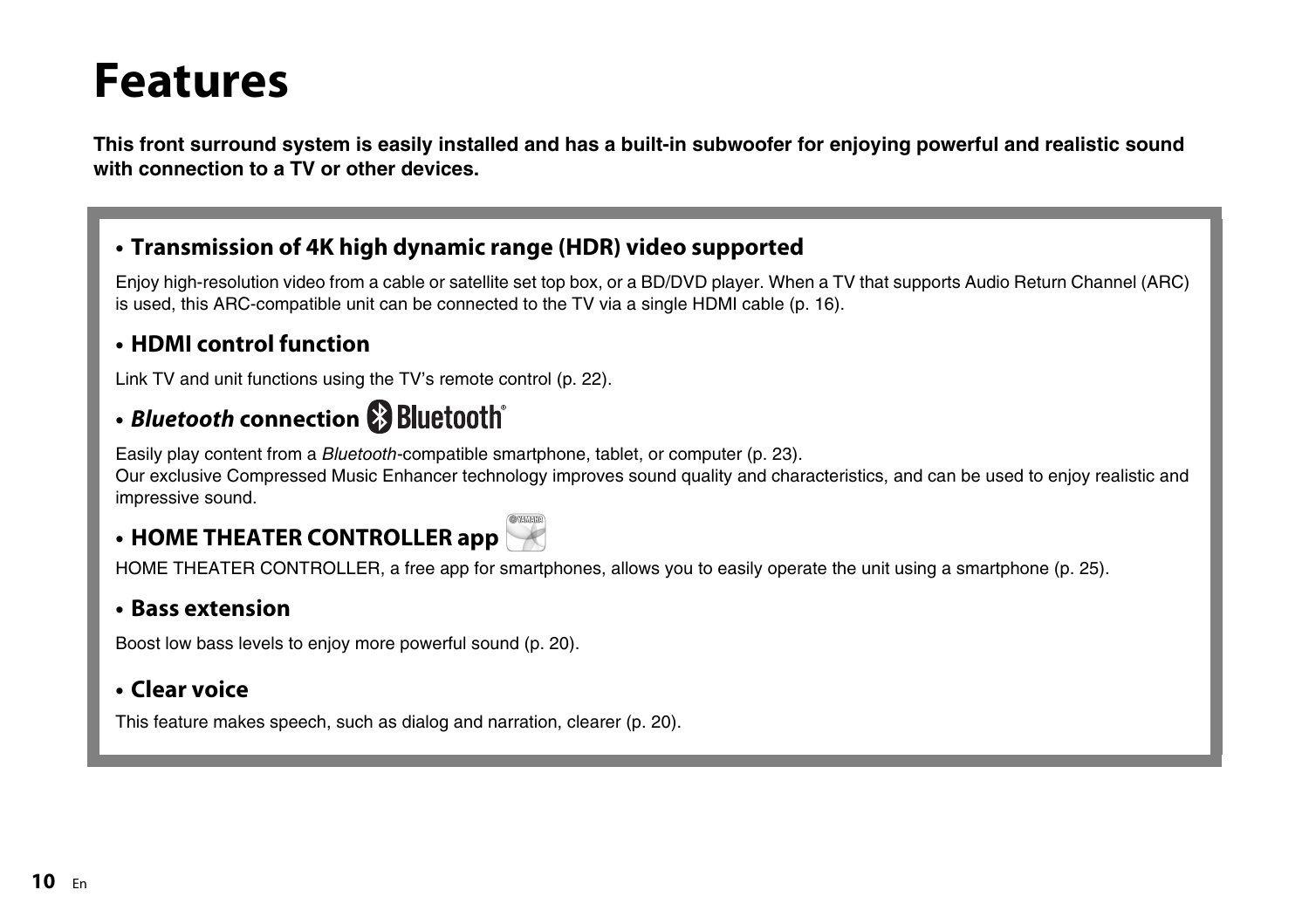# <span id="page-10-0"></span>**Frequently asked questions**

The following section covers popular functions and frequently asked questions about the unit.

### **Q1 Can I use the TV's remote control to operate the unit?**

**A1** Yes. When the unit is connected to a TV via HDMI cable, the TV's remote control can be used to operate both the TV and the unit ([p. 22\)](#page-21-0).

### **Q2 Can I improve the clarity of dialogue?**

**A2** Yes. Dialogue in movies, TV news, sports programs, etc., can be made clearer using the "clear voice" function [\(p. 20](#page-19-0)).

### **Q3 Can I use a smartphone to operate the unit? Can I use a smartphone to turn the unit on or off?**

**A3** Yes. The unit can be operated with a smartphone using the free app, HOME THEATER CONTROLLER, installed on the smartphone ([p. 25\)](#page-24-0).

In addition, the Bluetooth standby function can be used to turn on the unit when a Bluetooth connection between the unit and the smartphone is established, and to turn off the unit when that connection is terminated [\(p. 25](#page-24-1)).

- **Q4 Can the brightness of the indicators be adjusted?**
- **A4** Yes. Use the DIMMER key on the remote control [\(p. 21\)](#page-20-1).
- **Q5 How can surround playback be enabled?**
- **A5** Press the SURROUND key on the remote control ([p. 20\)](#page-19-2).

### **Q6 Can the subwoofer's volume be adjusted?**

**A6** Yes. Use the SUBWOOFER (+/–) keys on the remote control [\(p. 21](#page-20-0)).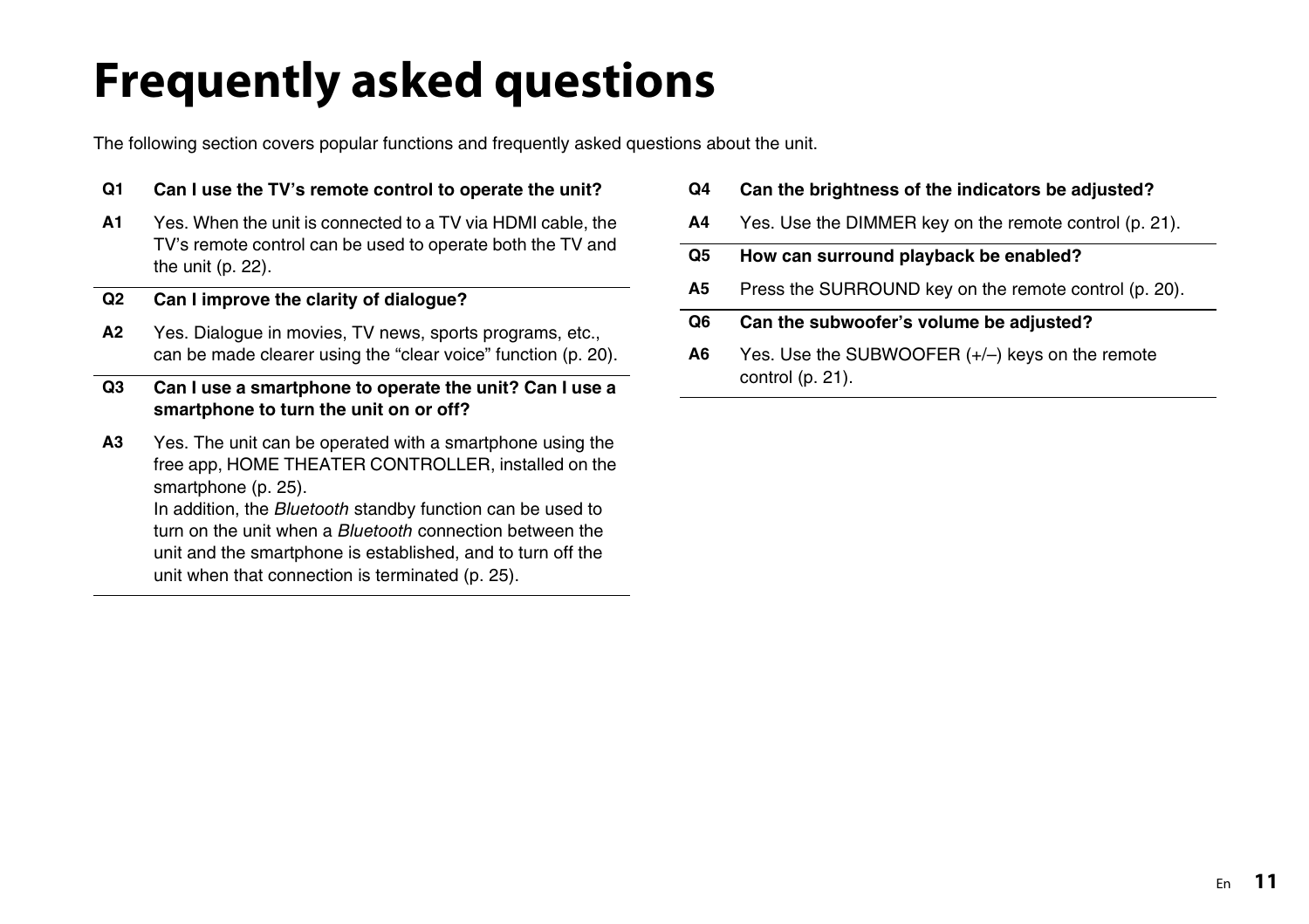# <span id="page-11-0"></span>**Part names and functions**

# <span id="page-11-1"></span>**The unit (front panel/top panel)**



### 1**Indicators**

The indicators on the top panel flash or glow, to show the operation and setting status. In this manual, illustrations of the nine in-line indicators are used for explanation as necessary.

□ : Off  $\Box$ : Glows  $\Box$  = : Flashes

**Example:** When the DPL and SURROUND indicators glow, and the HDMI indicator flashes

> ■ ※ ■  $\Box$  $\Box$  $\Box$

## 2 **(input) key**

Select an input source to be played back [\(p. 19\)](#page-18-1).

# 3 **(mute) key**

Mute the audio output. Press the key again to unmute [\(p. 21\)](#page-20-2).

- 4 **/ (volume +/-) keys** Adjust the volume [\(p. 21](#page-20-3)).
- 5 **(power) key** Turn on or off the unit [\(p. 19](#page-18-0)).

### **HINT**

• The unit may automatically turn off when the auto power standby function is enabled ([p. 27](#page-26-0)).

6**Speakers**

### 7**Dual built-in subwoofers**

The built-in subwoofers are located in the top part of the unit.

### 8**Remote control sensors**

Receive infrared signals from the remote control of the unit [\(p. 8\)](#page-7-0).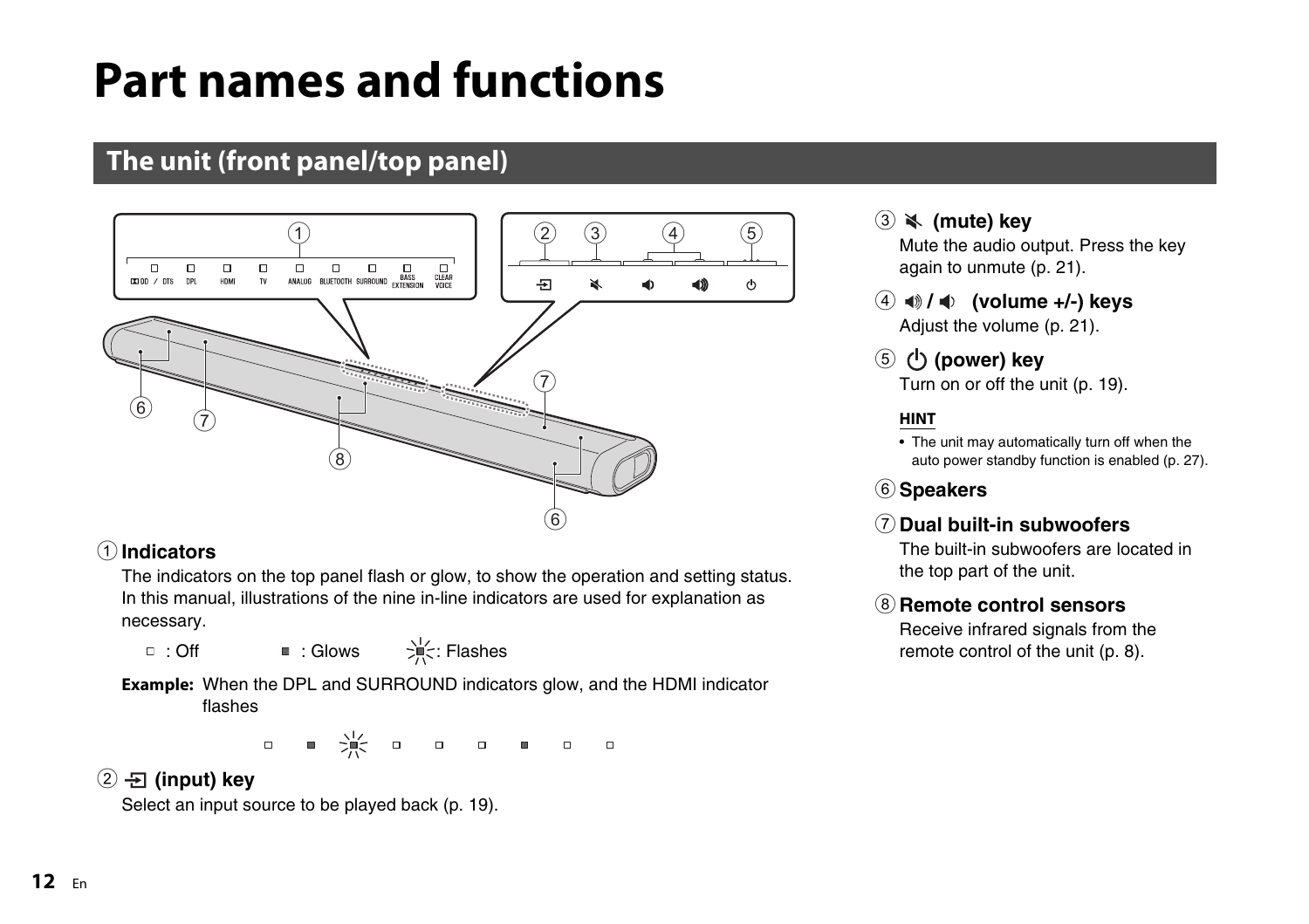# <span id="page-12-0"></span>**The unit (rear panel)**



### 9**SUBWOOFER OUT jack**

For connecting to an external subwoofer with an RCA mono cable ([p. 18](#page-17-0)).

### 0**ANALOG input jack**

For connecting to an external device with a 3.5 mm stereo mini plug cable [\(p. 17\)](#page-16-0).

### a**TV input jack**

For connecting to a TV with an optical digital audio cable ([p. 16](#page-15-0)).

### b**HDMI OUT (ARC) jack**

For connecting to an HDMI-compatible TV [\(p. 16](#page-15-0)).

### c**HDMI IN jack**

For connecting an HDMI-compatible playback device such as a BD/DVD player, a satellite and cable TV tuner, and a game console ([p. 16\)](#page-15-0).

### d**AC IN jack**

Connect the power cable of this unit [\(p. 18\)](#page-17-1).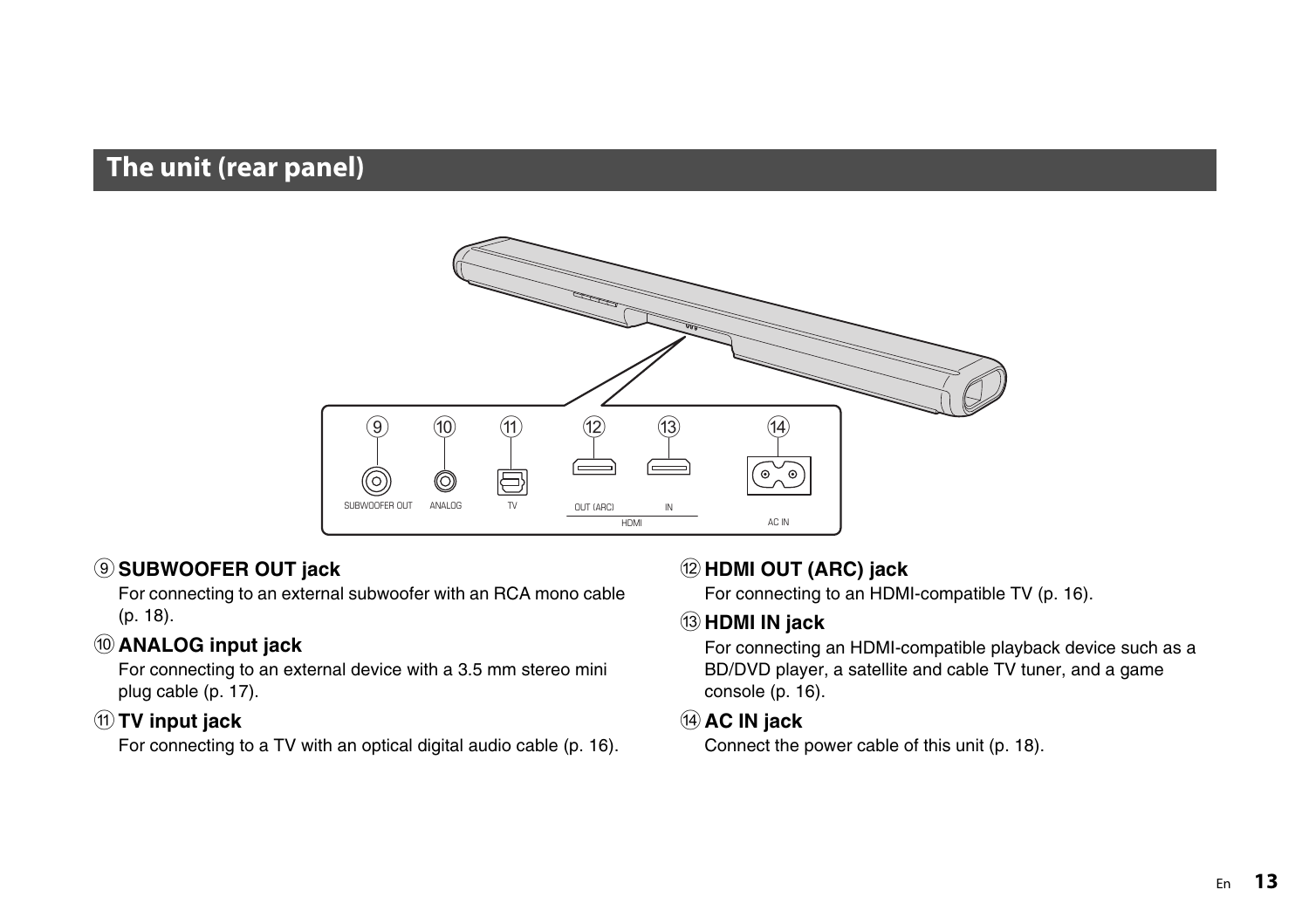# <span id="page-13-0"></span>**Installation**

The unit can be installed on a TV stand or mounted on a wall.

# <span id="page-13-1"></span>**Installing the unit on a TV stand, etc.**

**Position the unit so that the keys are on the far side of the unit. Refer to ["How to mount the unit on the wall](#page-14-0)" [\(p. 15](#page-14-0)) for** 



#### **Cautions**

- Do not stack the unit and a BD player or other device directly on each other. Doing so may cause a malfunction due to vibrations.
- Do not hold the speaker portion (fabric parts) on the front and the top of the unit.
- The unit contains non-magnetic shielding speakers. Do not place magnetically sensitive items (hard disk drive, etc.) near the unit.
- Depending on your installation environment, it may be better to connect the unit and external devices before installing the unit.

# <span id="page-13-2"></span>**Mounting the unit on a wall**

**instructions on mounting the unit on a wall so that the keys face upwards.**

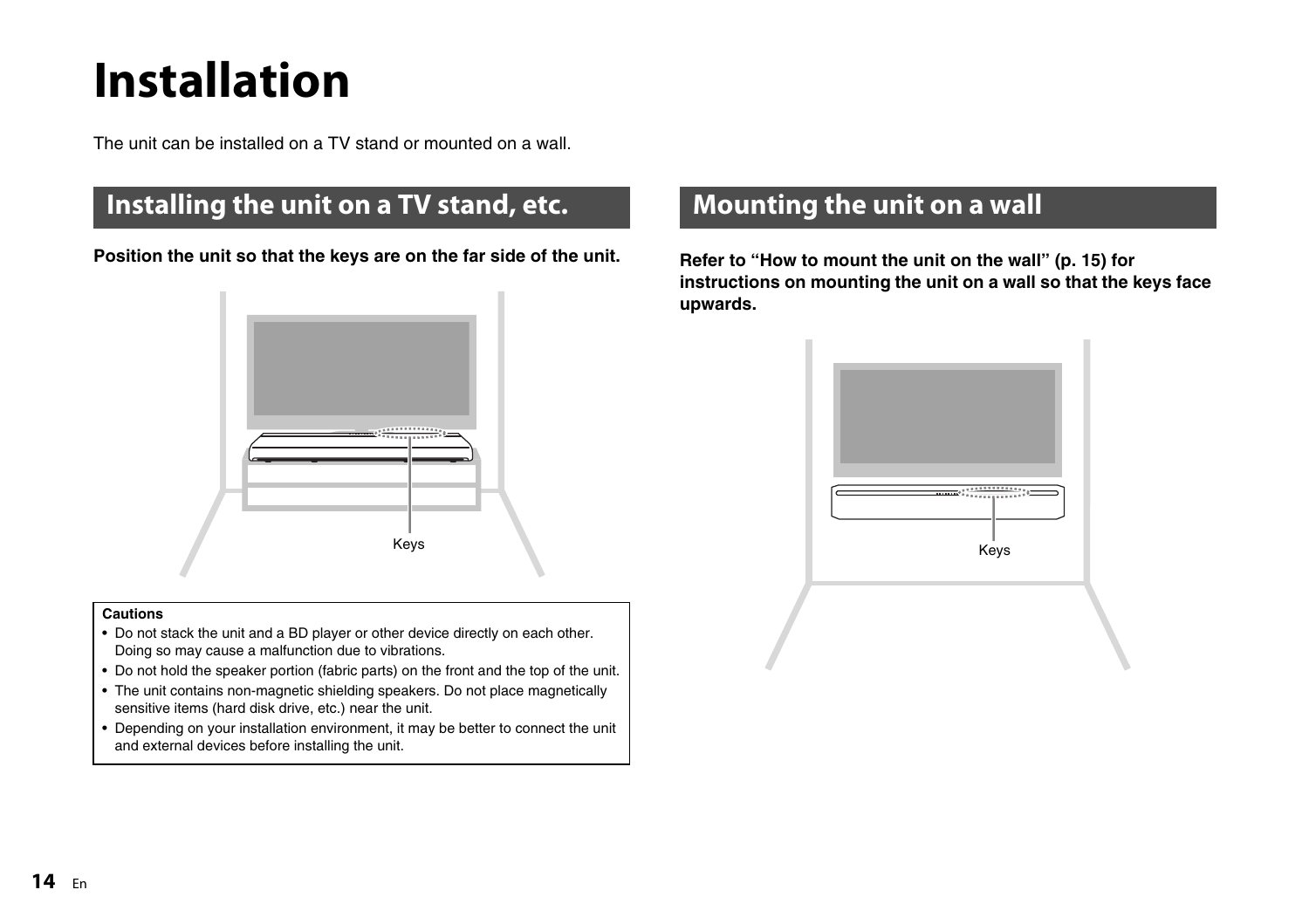### <span id="page-14-0"></span>**How to mount the unit on the wall**

#### **Cautions**

- When mounting the unit on a wall, all installation work must be performed by a qualified contractor or dealer. The customer must never attempt to perform this installation work. Improper or inadequate installation could cause the unit to fall, resulting in personal injury.
- To prevent the unit from falling, attach it to a wall constructed of drywall (plasterboard).
- Make sure you use commercially available screws that can support the weight of the installation (specified in Step 2 on the right). Using clamps other than specified screws, such as short screws, nails, and two-sided tape, may cause the unit to fall.
- Fix the cables in place where they will not become loose. If your foot or hand accidentally gets caught on a loose cable, the unit may fall.
- Do not lean on the unit or apply excessive force to the top of the unit. Doing so may cause the unit to fall.
- Check that the unit is fixed securely after the installation. Yamaha will bear no responsibility for any accidents caused by improper installations.
- **1 Attach the mounting template on a wall and mark for the screw holes.**



**2 Remove the mounting template from the wall, then install commercially available screws (as illustrated below) at the points marked on the wall.**



**3 Peel off the backing paper from the spacers and attach the adhesive face to the unit as illustrated below.**



**4 Hang the unit on the screws.**

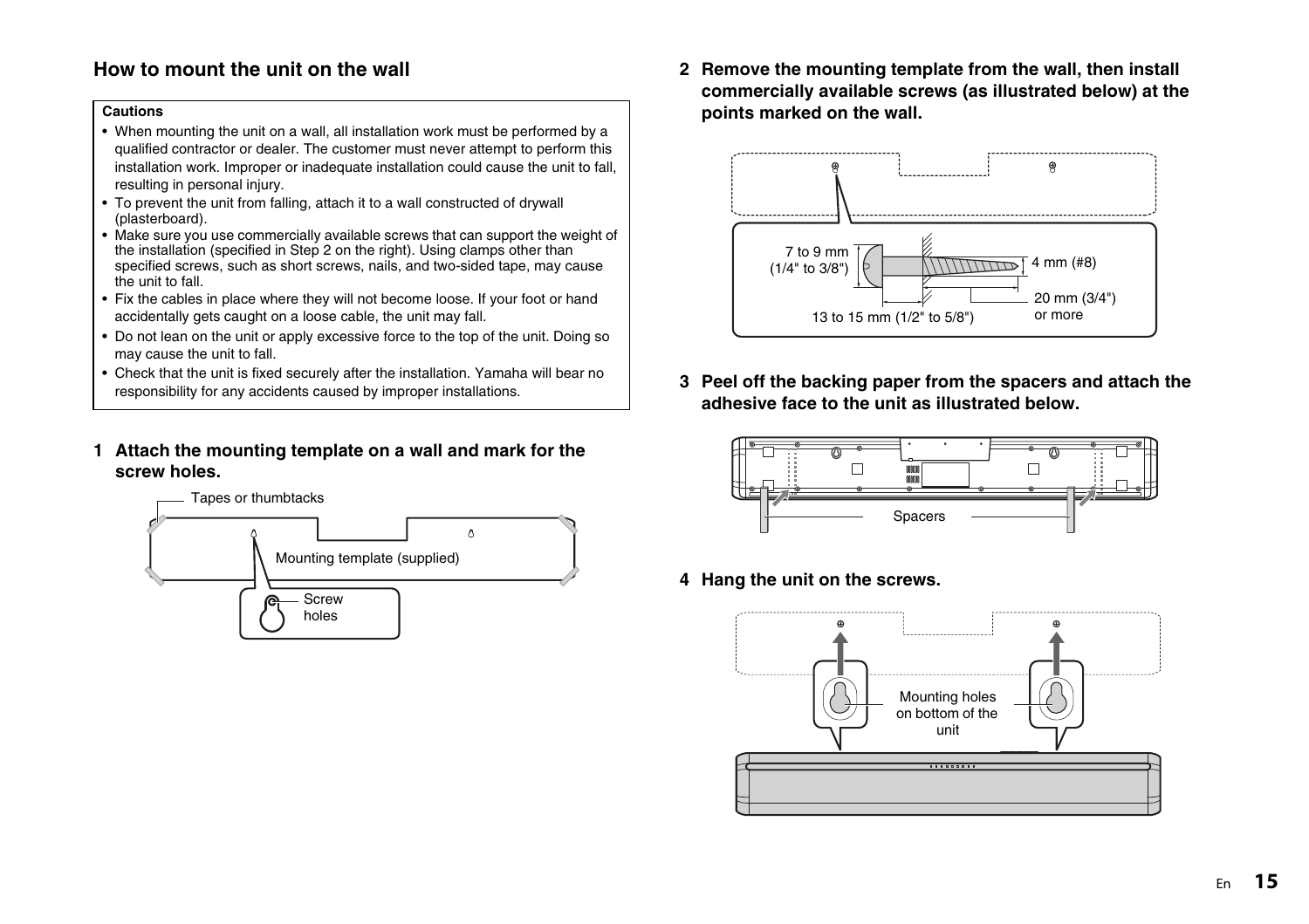# <span id="page-15-0"></span>**Connections**

# <span id="page-15-1"></span>a **Connecting a TV and set-top box**

For the cable connection, follow the procedure below.



# **1 HDMI cable (optional)**

The digital audio/video signals from the settop box or BD/DVD player are input to this unit.

# **2 HDMI cable (optional)**

Digital video from the set-top box or BD/DVD player is displayed on the TV.

### **NOTE**

- Use a 19-pin HDMI cable with the HDMI logo printed on it. A cable with a maximum length of 5 m (16 ft) is recommended to prevent degradation of signal quality. For playback of 3D and 4K video content, use a highspeed HDMI cable.
- This unit supports HDCP version 2.2, a copy protection technology. For playback of 4K video, connect the unit to the HDMI input jack (one compatible with HDCP 2.2) on an HDCP 2.2-compliant TV, and to the HDMI output jack on a HDCP 2.2-compliant BD/DVD player.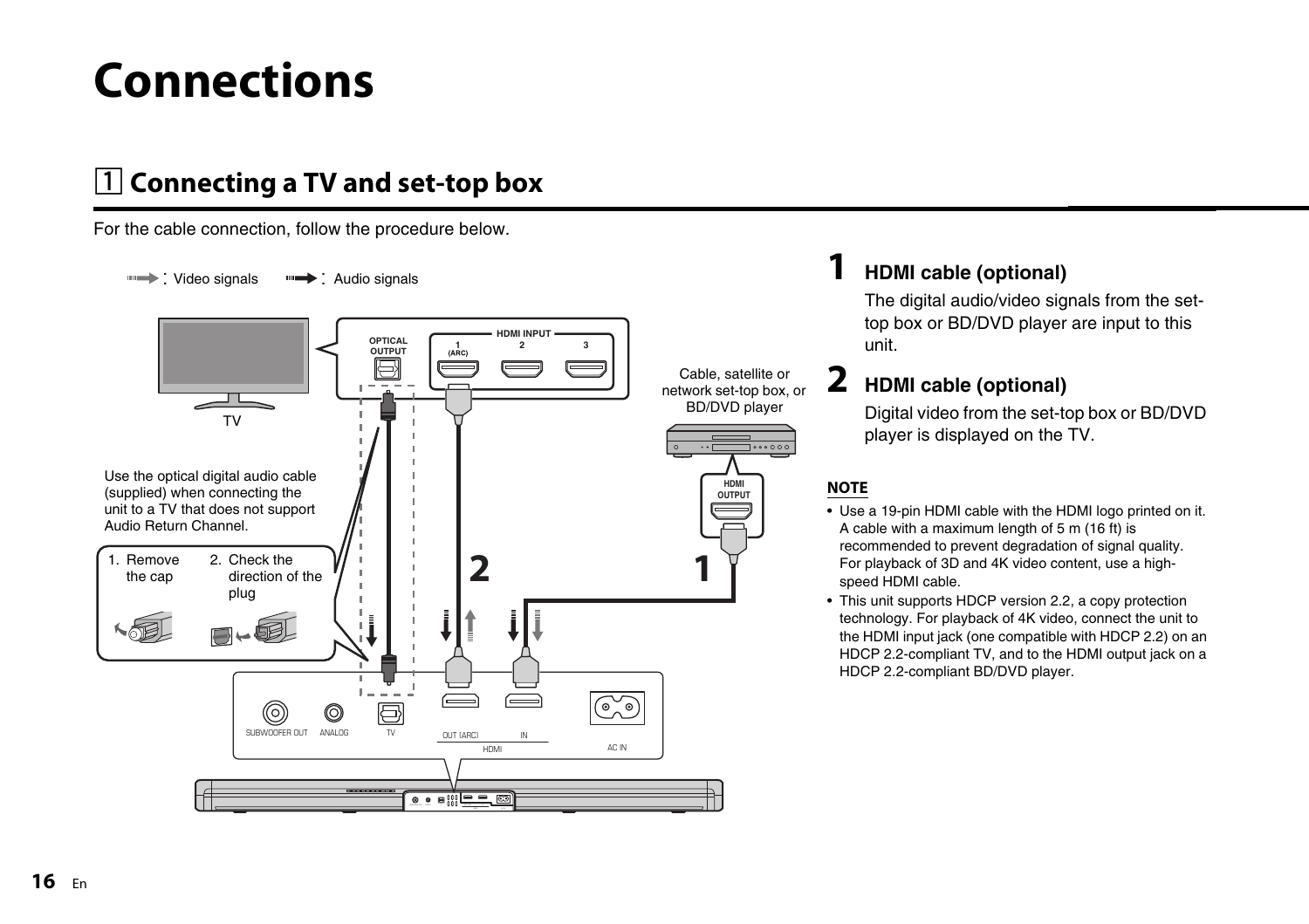### **HINT**

#### <span id="page-16-1"></span>**Audio Return Channel (ARC) supported TV**

- Connect an HDMI cable to the audio return channel supported jack (the jack with "ARC" indicated) on TV.
- <span id="page-16-2"></span>• Once the HDMI control function has been activated, video and audio content from playback devices can be output from the TV even when this unit is off (HDMI signal pass-through).
- Enable the HDMI control function of this unit to activate the Audio Return Channel (ARC) [\(p. 26\)](#page-25-1).

### **What is Audio Return Channel (ARC)?**

In order for the unit to play audio from a TV, the TV must usually be connected to the unit via an audio cable as well as an HDMI cable. If, however, the TV supports Audio Return Channel (ARC), TV audio signals can be input to the unit via the HDMI cable that outputs video signals from the unit to the TV.

# <span id="page-16-0"></span> $\boxed{2}$  **Connecting a game consol via the analog jack**

Connect an external device, such as a game console or TV that does not have an optical digital audio output, to the ANALOG input jack of the unit.



#### **NOTE**

- When the ANALOG key on the remote control is pressed, the input source switches to ANALOG, and sound from the device is output via this unit.
- If volume can be adjusted on the device connected to the unit's ANALOG input jack, set that device's volume to the same level as that of other devices connected to the unit's HDMI jacks to prevent volume from being louder than expected.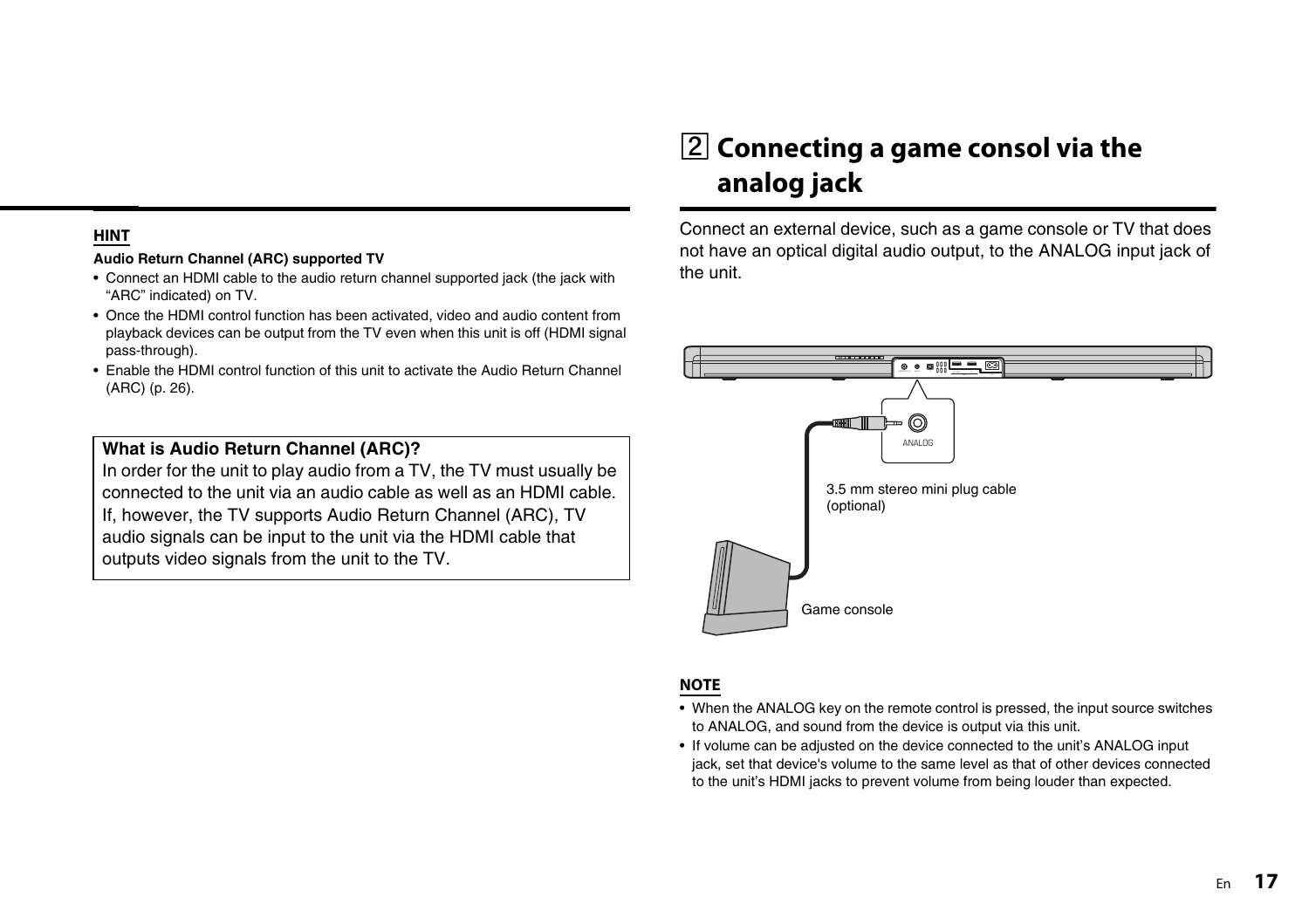# <span id="page-17-0"></span> $\overline{3}$  **Using an external subwoofer**

The unit has dual built-in subwoofers; however you can connect an external subwoofer when you want to enhance low frequency sound. Connect a subwoofer to the SUBWOOFER OUT jack of the unit. Sound is output from both the built-in subwoofers and external subwoofer.

# <span id="page-17-1"></span>d **Connecting the power cable**

After all connections are complete, connect the supplied power cable to the AC IN jack on the unit and plug the power cable into an AC wall outlet.



### **NOTE**

• Use an external subwoofer with built-in amplifier.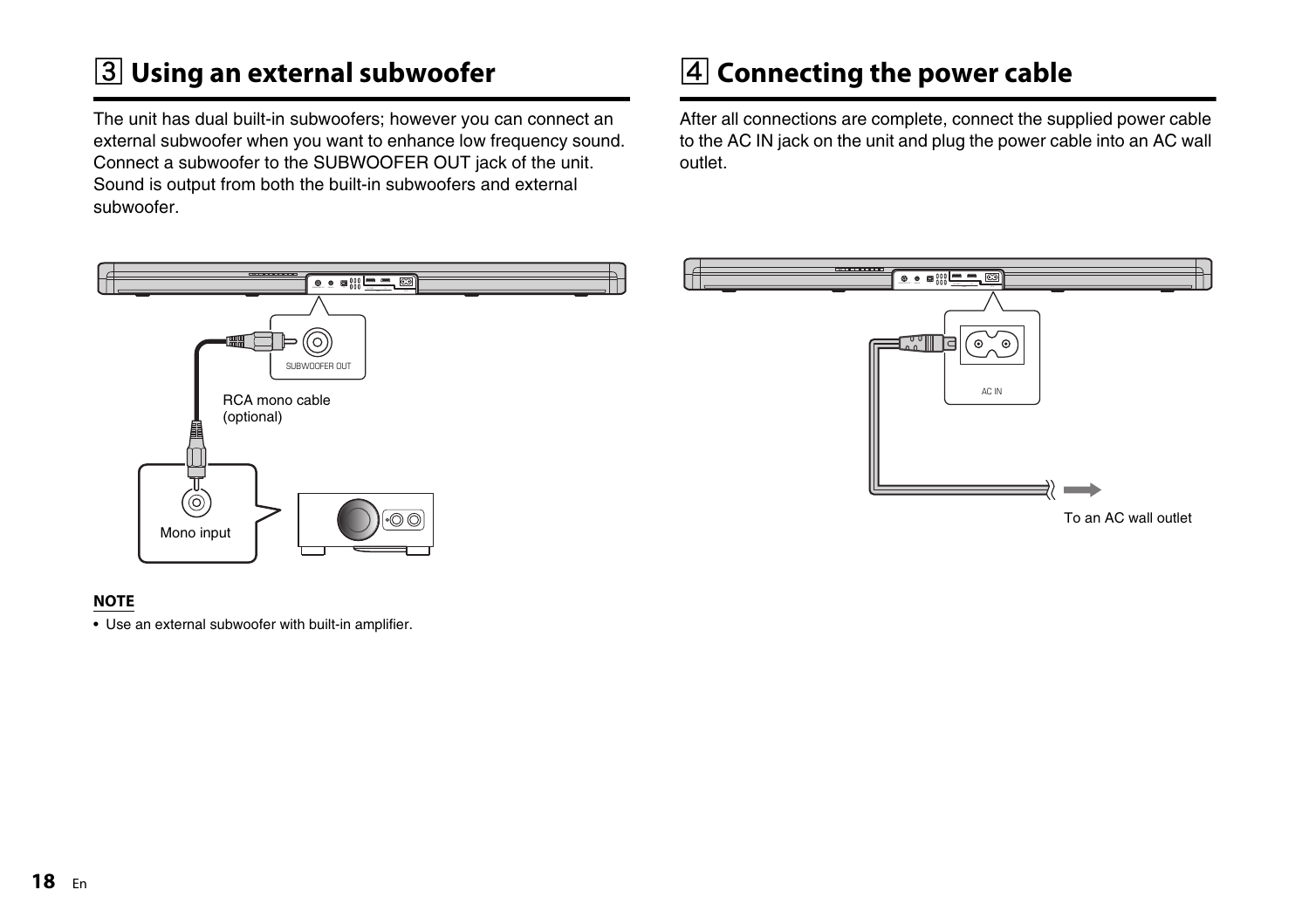# <span id="page-18-0"></span>**Operations**

### **Remote control signal transmitter**

Transmits infrared signals.



|   |                                                         | ⊙ (power) key |   |   |   |   |   |                                                        |  |
|---|---------------------------------------------------------|---------------|---|---|---|---|---|--------------------------------------------------------|--|
|   | Turns on or off the unit.                               |               |   |   |   |   |   |                                                        |  |
|   | <b>Turned on</b>                                        |               |   |   |   |   |   |                                                        |  |
| п | □                                                       |               | □ | □ |   | □ | □ | п                                                      |  |
|   | The indicator for the last input source selected glows. |               |   |   |   |   |   |                                                        |  |
|   |                                                         |               |   |   |   |   |   | Turned off (Bluetooth standby function enabled, p. 25) |  |
| п | п                                                       | п             | п | п | п | п | п | ◻                                                      |  |
|   |                                                         |               |   |   |   |   |   |                                                        |  |

# <span id="page-18-1"></span>**Input keys 2**

Select an input source to be played back. **HDMI** .................Sound from a device connected to the HDMI IN jack **TV**......................TV audio or sound from a device connected to the unit's TV input jack **ANALOG** ...........Sound from a device connected to the ANALOG input jack **BLUETOOTH** ....Sound from a *Bluetooth* connected device The indicator for the selected input source glows. (Example: when TV is selected)  $\Box$  $\blacksquare$  $\Box$  $\Box$ HDMI TV ANALOG BLUETOOTH **HINT** • To play sound from the device connected to the TV or to watch video from the device, set the TV's input source to the device.

• For playback from a Bluetooth device, refer to page [23.](#page-22-0)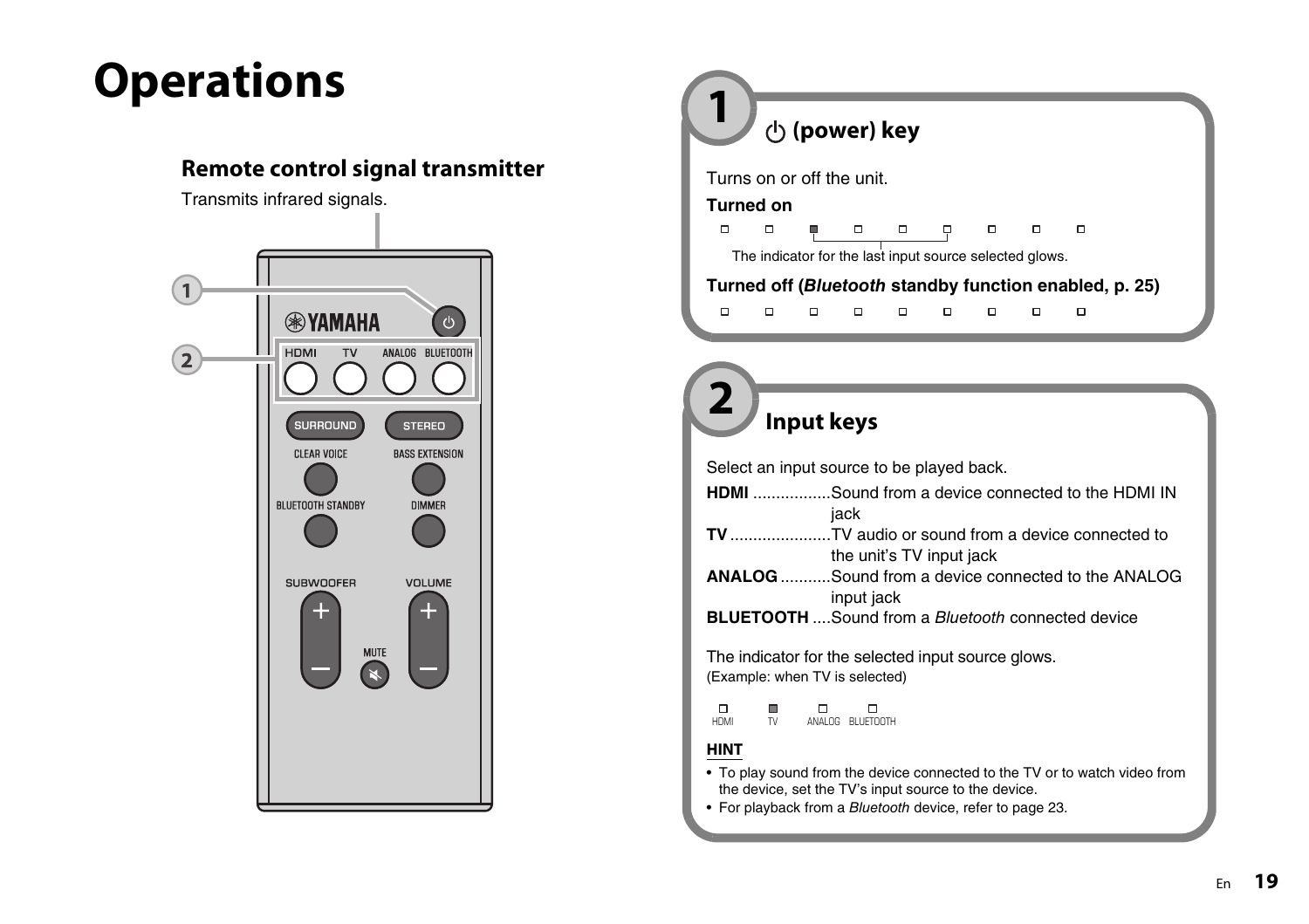

# **SURROUND and STEREO keys**

Switch between surround and stereo (2 channel) playback. When surround playback is selected, you can enjoy a realistic sound effect.

SURROUND........ **LETTED Glows (surround playback)** 

STEREO..................<sub>SURROUND</sub> Off (stereo playback)

### **HINT**

<span id="page-19-0"></span>**4**

<span id="page-19-2"></span>**3**

• The DPL indicator glows when 2-channel  $\blacksquare$ stereo signal is played in surround.  $n<sub>Pl</sub>$ • The TV Program, Movie, Music, Sports, or Glows Game surround mode can be selected (Dolby ProLogic II) using the HOME THEATER CONTROLLER app ([p. 25](#page-24-0)) installed on a smartphone that supports the Bluetooth function.

# **CLEAR VOICE key**

Enable/disable the clear voice function.

When this function is enabled, human voices such as lines in movies and TV shows, or news and sport commentary, are played clearly.

CLEAR VOICE  $\Box$ CLEAR VOICE Glows (enabled)  $\overrightarrow{C}$  Off (disabled)

## <span id="page-19-1"></span>**BASS EXTENSION key**

Enable/disable the bass extension function. When this function is enabled, you can enjoy more powerful sound.

 $\blacksquare$ BASS EXTENSION

 $\Box$ <br>BASS **EXTENSION** Glows (enabled)  $\overrightarrow{a_{\text{nc}}}$  Off (disabled)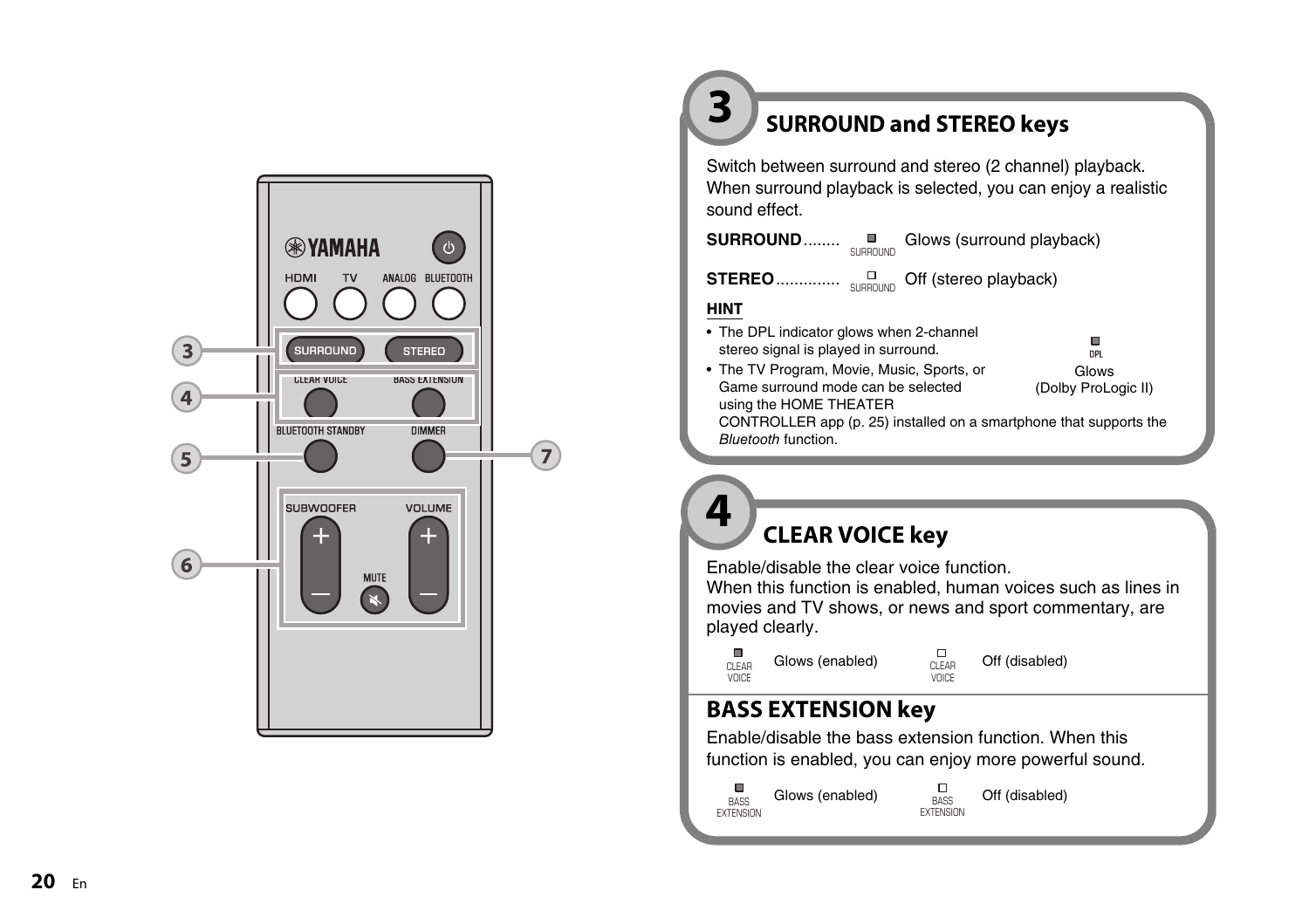# **BLUETOOTH STANDBY key**

Hold down the key for more than 3 seconds to enable/disable the Bluetooth standby function ([p. 25\)](#page-24-1).

# **SUBWOOFER (+/–) keys**

Adjust the volume of the subwoofer.

Volume down  $(-)$   $\longleftrightarrow$  Volume up  $(+)$ 

### <span id="page-20-2"></span>**MUTE key**

**5**

<span id="page-20-0"></span>**6**

Mute the audio output. Press the key again to unmute.

|                 |  |  |  |  |  |  | 米米米米米米米。 |  |
|-----------------|--|--|--|--|--|--|----------|--|
| Flash (on mute) |  |  |  |  |  |  |          |  |

### <span id="page-20-3"></span>**VOLUME (+/–) keys**

Adjust the volume of the unit.

Volume down (–) Volume up (+)

<span id="page-20-1"></span>

Change the brightness of the indicators. Each time the key is pressed, the brightness of the indicators changes as follows.

Dim (default setting)  $\rightarrow$  Off  $\rightarrow$  Bright

Indicators glow brightly just after operation and change to the specified brightness after a few seconds.

## **Decoder indicator**

↑

The unit supports the following audio signals. The color of the indicator identifies the type of audio input signal.

 $\blacksquare$ Green (Dolby Digital), Red (DTS)  $\overline{CD}$  DD  $\overline{Z}$  DTS



Off (PCM/analog signal/no input signal)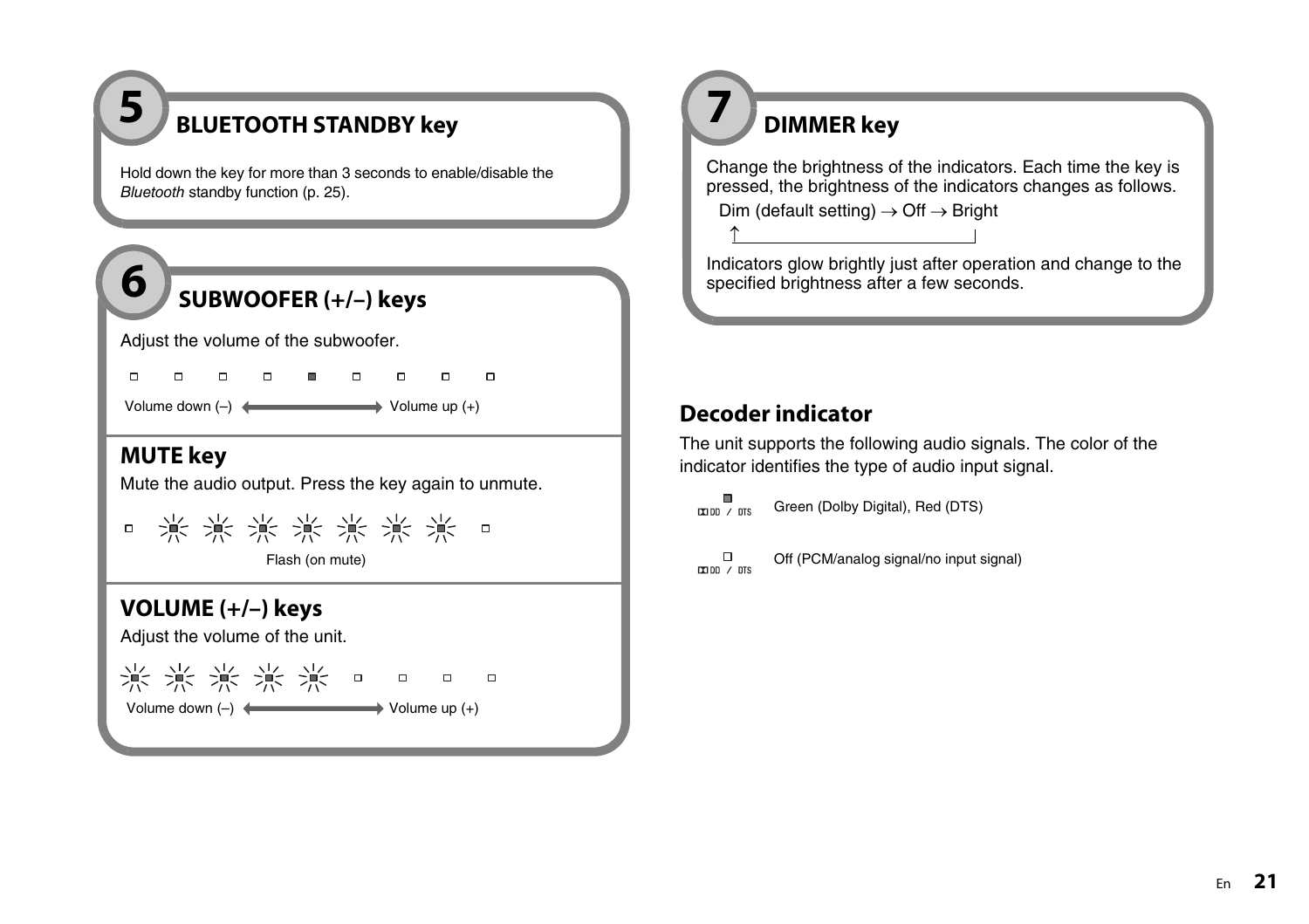# <span id="page-21-0"></span>**Operating the unit by TV's remote control (HDMI control)**

The HDMI control function (link function) coordinates operation of a TV and the unit so that the unit can be operated using the TV's remote control.

When a TV is connected to the unit with an HDMI cable [\(p. 16](#page-15-1)), the TV's remote control can be used to perform the following operations.

### **Coordinated functions via the TV remote control NOTE**

Remote control of TV (Example)

Both the TV and this unit turn on/off at the same time.

#### **2. Switch input sources**

**1. Turn on/off**

- The unit's input source switches accordingly when the TV's input source is switched. Examples
- When a TV program is selected on the TV, the unit's audio input source is switched to the HDMI OUT (ARC) jack using the ARC function or TV jack.
- When a BD/DVD player is connected to the HDMI IN jack on the unit, the unit's input source switches to HDMI when the BD/DVD player is selected with the TV's remote control.
- The input source can be switched while the unit is off.
- **3. Switch the audio output device (TV or this unit (amplifier))**

### **4. Adjust volume**

This unit's volume can be adjusted when the TV's audio output is set to this unit (amplifier).



• If you are unable to operate the unit with your TV's remote control, see page [26](#page-25-1) for more information.

### **HINT**

- Even if your TV supports the HDMI control function, some functions may not be available. For details, refer to documentation supplied with your TV.
- We suggest using devices (TV, BD/DVD player, etc.) from the same manufacturer.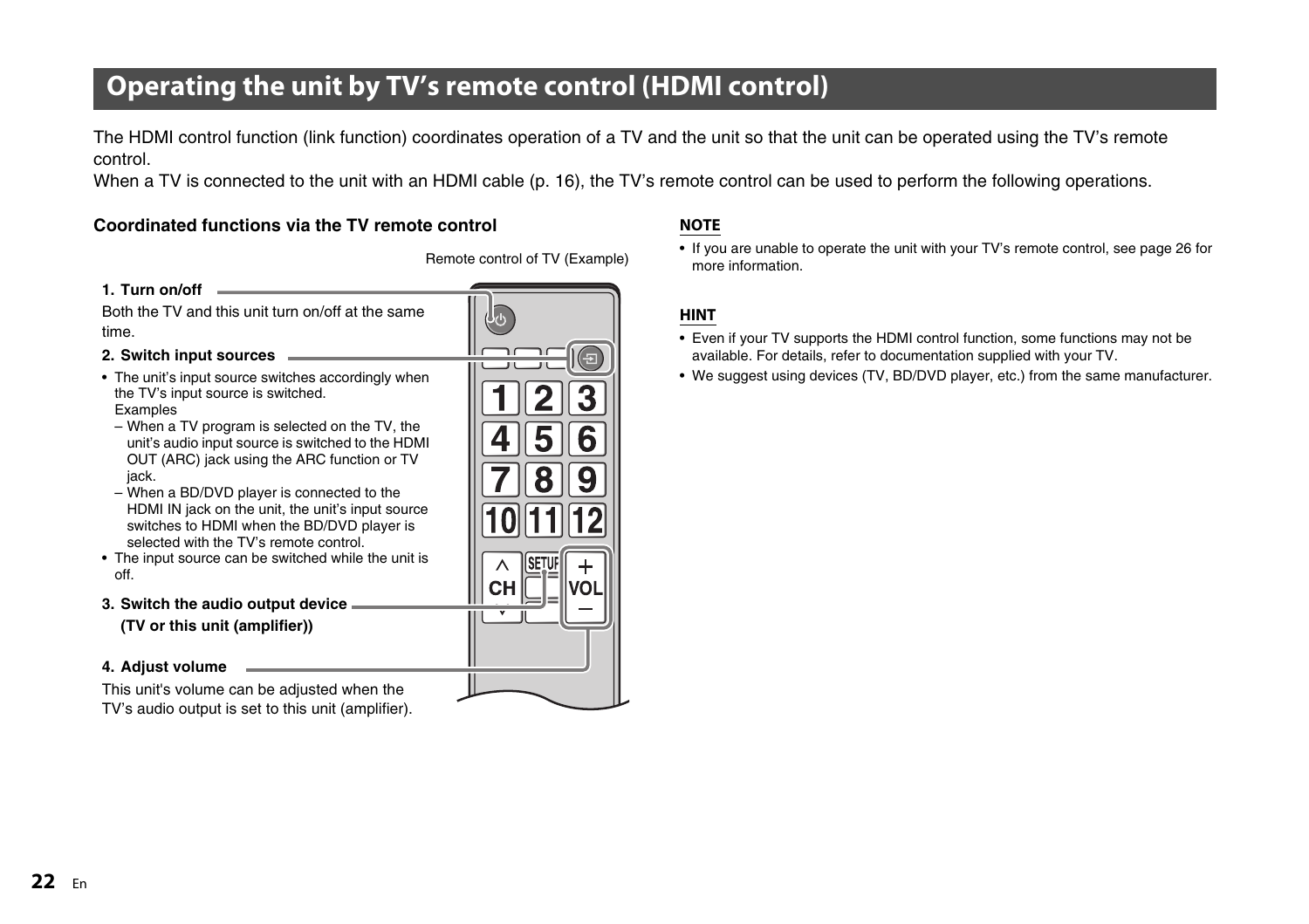# <span id="page-22-0"></span>**Listening to the sound from a Bluetooth device**

Audio from a Bluetooth device, such as a smartphone or a digital music player, can be played over a wireless connection.



### **NOTE**

- Adjust the volume level of the Bluetooth device as required.
- Perform Bluetooth connection with the device and unit within 10 m (33 ft) of each other.

### **HINT**

• See documentation supplied with your Bluetooth device for more information.

## **1 Press the BLUETOOTH key on the unit's remote control to select Bluetooth as the input source.**

The BLUETOOTH indicator on the unit flashes





If a Bluetooth device has been connected before, the unit will connect to the last connected device when the BLUETOOTH key is pressed. Terminate this connection to connect a new device.

**2 Enable the Bluetooth function on the Bluetooth device.**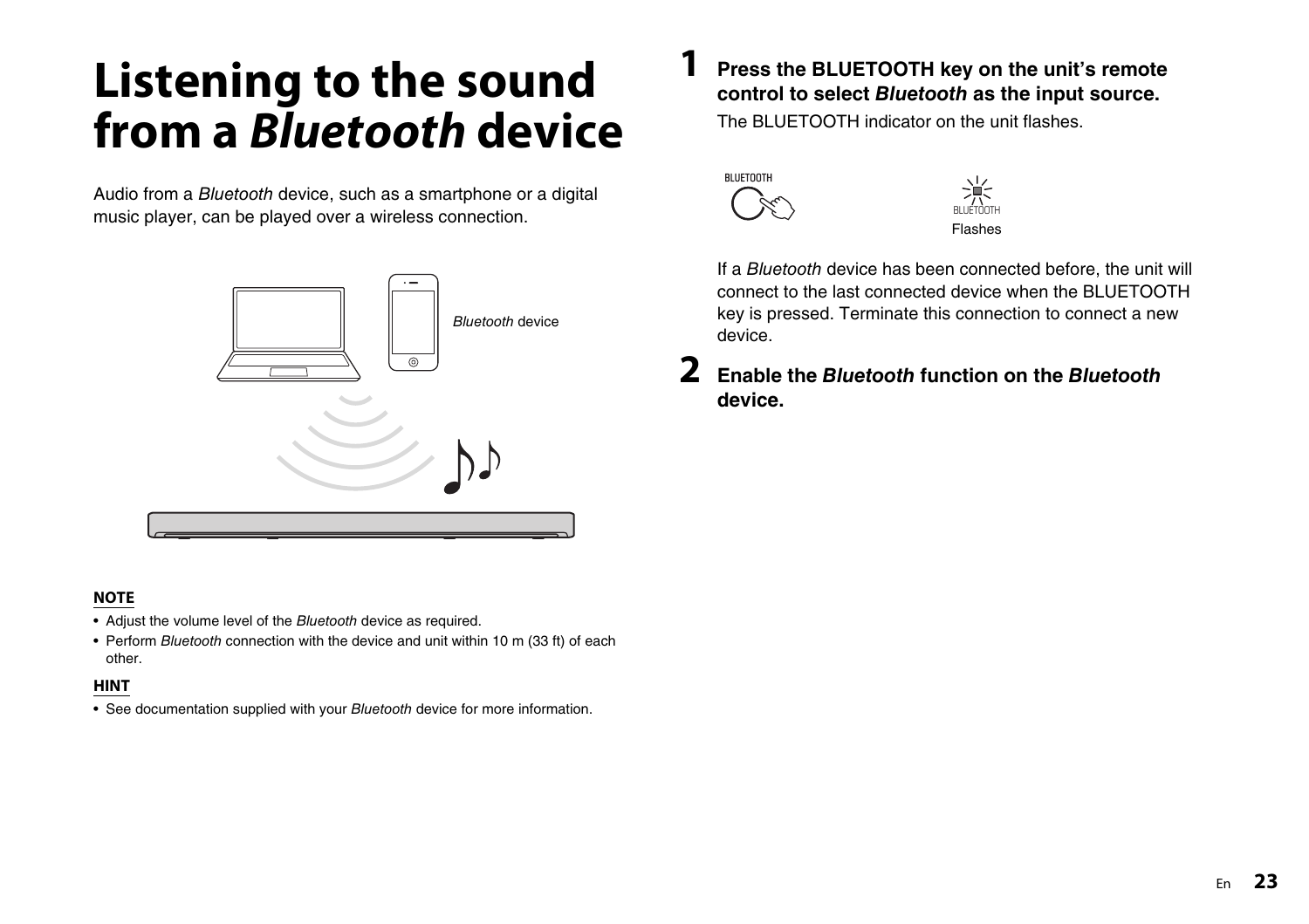# **3 Select "YAS-106 Yamaha" in the** *Bluetooth* **device list on the device.**

If a passkey (PIN) is required, enter the number "0000".

Bluetooth ON  $PIN 0000$ \*\*\*\*\*\*\*\*  $\begin{array}{|c|c|c|c|c|}\n1 & 2 & 3 \\
4 & 5 & 6\n\end{array}$  $\begin{array}{|c|c|c|c|c|}\n\hline\n4 & 5 & 6 \\
\hline\n7 & 8 & 9\n\end{array}$ YAS-106 Yamaha 89  $\overline{\circ}$  $\frac{\partial^2 u}{\partial x^2}$ 

When the connection is established, the  $\Omega$  indicator or a completion message is displayed on the Bluetooth device, and the BLUETOOTH indicator on the unit glows.



# **4 Play back a song on the Bluetooth device.**



# <span id="page-23-0"></span>**Terminating Bluetooth connection**

Bluetooth connection is terminated in the following cases. When the Bluetooth connection is terminated with the unit turned on, the BLUETOOTH indicator flashes and the unit enters the connection wait status.

- **• The Bluetooth function is turned off on the compatible device.**
- **• The BLUETOOTH key on the unit's remote control is pressed for more than 3 seconds.**
- **• The unit is turned off.**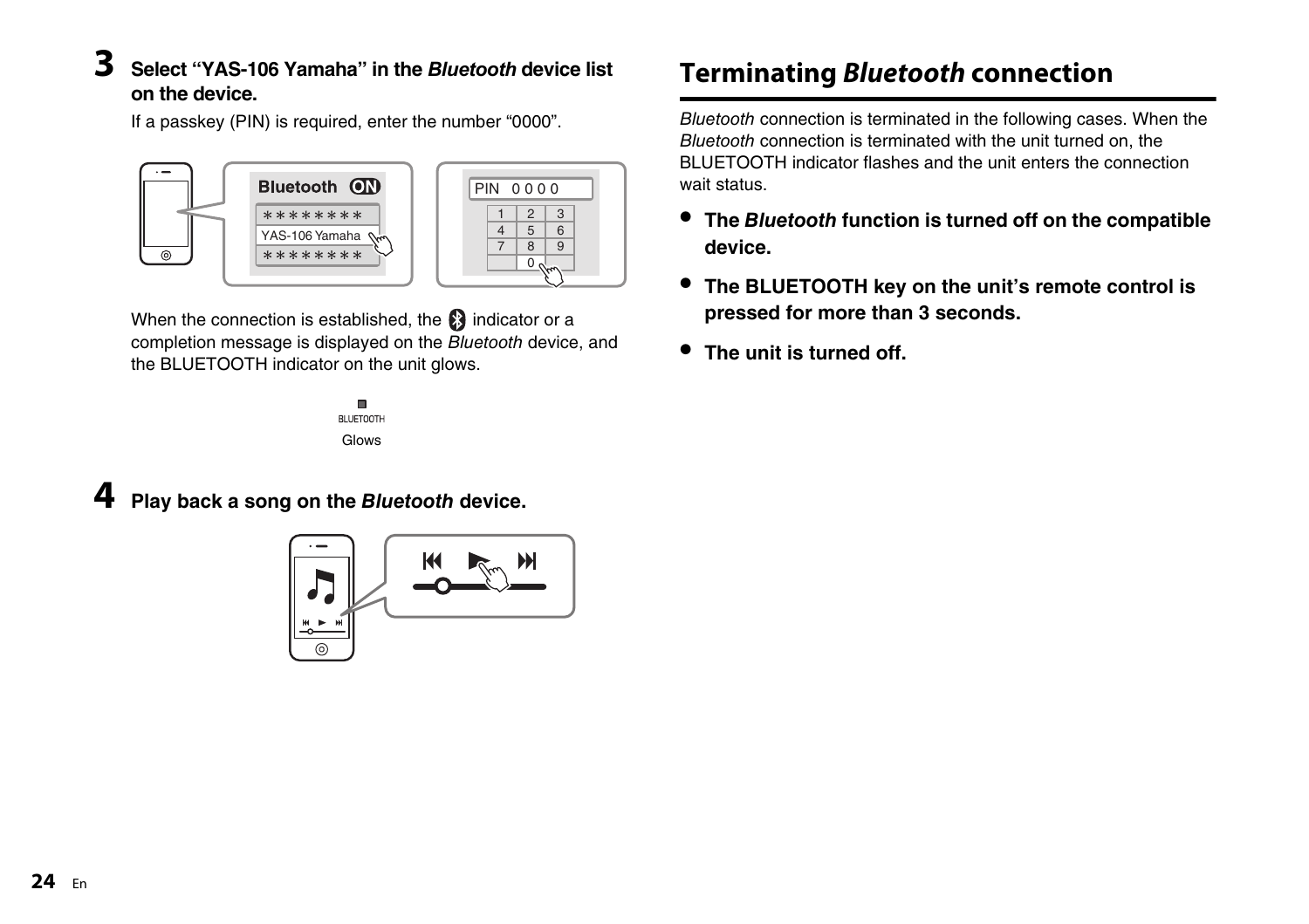# <span id="page-24-1"></span>**Using the Bluetooth standby function**

The Bluetooth standby function allows you to turn on or off the unit automatically, linked with the operation of the Bluetooth device.

### **1 With the unit turned on, hold down the BLUETOOTH STANDBY key on the unit's remote control for more than 3 seconds.**

Holding down the BLUETOOTH STANDBY key for 3 seconds switches function status between enabled and disabled.



Enabling the Bluetooth standby function allows the unit to be turned on or off using a Bluetooth device.

### **Power on interlock function (when the unit is turned off)**

When Bluetooth connection is made on the device, the unit will turn on and will be ready to play back sound from the device.

### **Power off interlock function (when the unit is turned on)**

The unit will be turned off when Bluetooth connection is terminated on a Bluetooth device. (Only when BLUETOOTH is selected as the input source.)

# <span id="page-24-0"></span>**Using the HOME THEATER CONTROLLER**

## **app**

When the free HOME THEATER CONTROLLER app is installed on a Bluetooth-compatible smartphone or other device, various operations (basic operation of the unit, selection of a surround mode, adjustment of sound settings, etc.) can be easily performed using the Bluetooth device.

### **NOTE**

- To use the app, connect the unit and a *Bluetooth* device via *Bluetooth* connection.
- If the Bluetooth standby function is enabled, the unit will be turned on with the Bluetooth device.

For details on the "HOME THEATER CONTROLLER" app, see the product information on our website.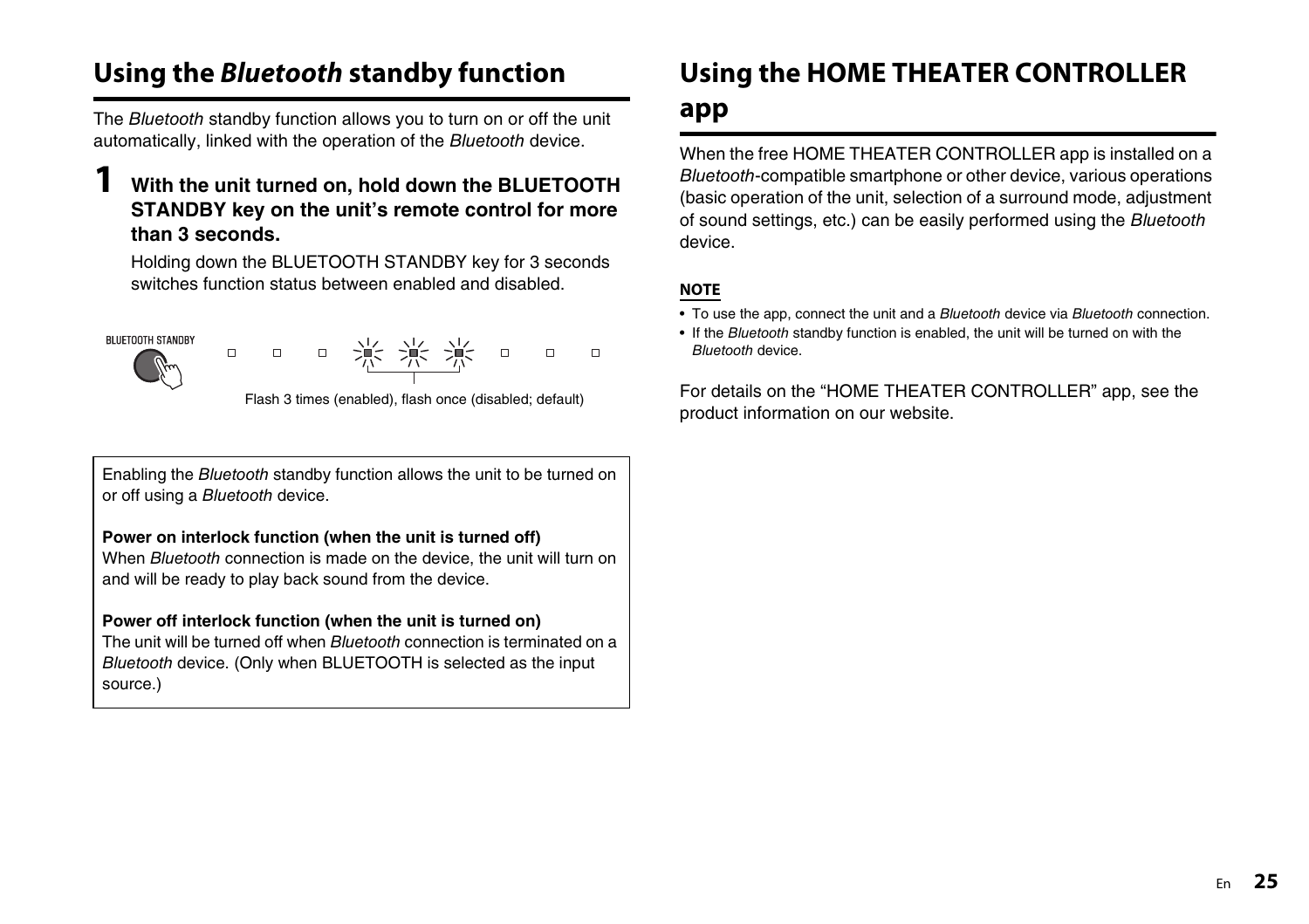# <span id="page-25-0"></span>**Settings**

# <span id="page-25-1"></span>**Configuring the HDMI control function**

Follow the procedure below to enable or disable the unit's HDMI control function. This function is enabled by default.

## **1 Turn off the unit.**

### **2 Hold down the HDMI key on the unit's remote control for more than 3 seconds.**

Holding down the HDMI key for 3 seconds switches function status between enabled and disabled.



 $\Box$  $\Box$  $\Box$ п  $\Box$  $\Box$ Off (disabled), glows (enabled; default)

### **NOTE**

• Enable the HDMI control function when connecting a TV that supports Audio Return Channel (ARC) [\(p. 17\)](#page-16-1), or when using HDMI signal pass-through [\(p. 17\)](#page-16-2).

#### **If the unit cannot be operated with the TV's remote control**

- Confirm the settings are properly configured as described below.
- The HDMI control function of this unit is enabled.
- The HDMI control function is enabled on the TV.

### **Examples of TV settings**

- From the setup menu on your TV, select "Link setting" ➔ "HDMI control setting", then set a setting such as "HDMI control function" to "ON".
- Set audio output to any option other than TV.

If the unit cannot be operated with the TV's remote control even after the settings described above have been applied correctly:

- Turn off this unit and the TV, and then turn them back on again.
- Disconnect the power cable of the unit and external devices connected to the unit via HDMI cable. Plug them in again after about 30 seconds.

# <span id="page-25-2"></span>**Configuring HDMI audio output**

Specify whether HDMI audio input signal will be played from the unit or the TV.

### **NOTE**

• This setting can only be configured when the HDMI control function is disabled.

|    | <b>The unit (default)</b> Play HDMI audio input signal from the unit.                                                                                                           |
|----|---------------------------------------------------------------------------------------------------------------------------------------------------------------------------------|
| т٧ | Play HDMI audio input signal from the TV<br>connected to the HDMI OUT (ARC) jack on<br>the unit. The unit cannot be used to adjust<br>volume. Use TV controls to adjust volume. |

# **1 Turn off the unit.**

## **2 Hold down the SURROUND key on the remote control for more than 3 seconds.**

Holding down the SURROUND key for 3 seconds switches audio output between this unit and the TV.



### **HINT**

- To configure HDMI audio output with the HDMI control function enabled, select the audio output device configured for the TV connected to this unit.
- HDMI video signals input to the HDMI IN jack of this unit are always output from the HDMI OUT (ARC) jack of this unit.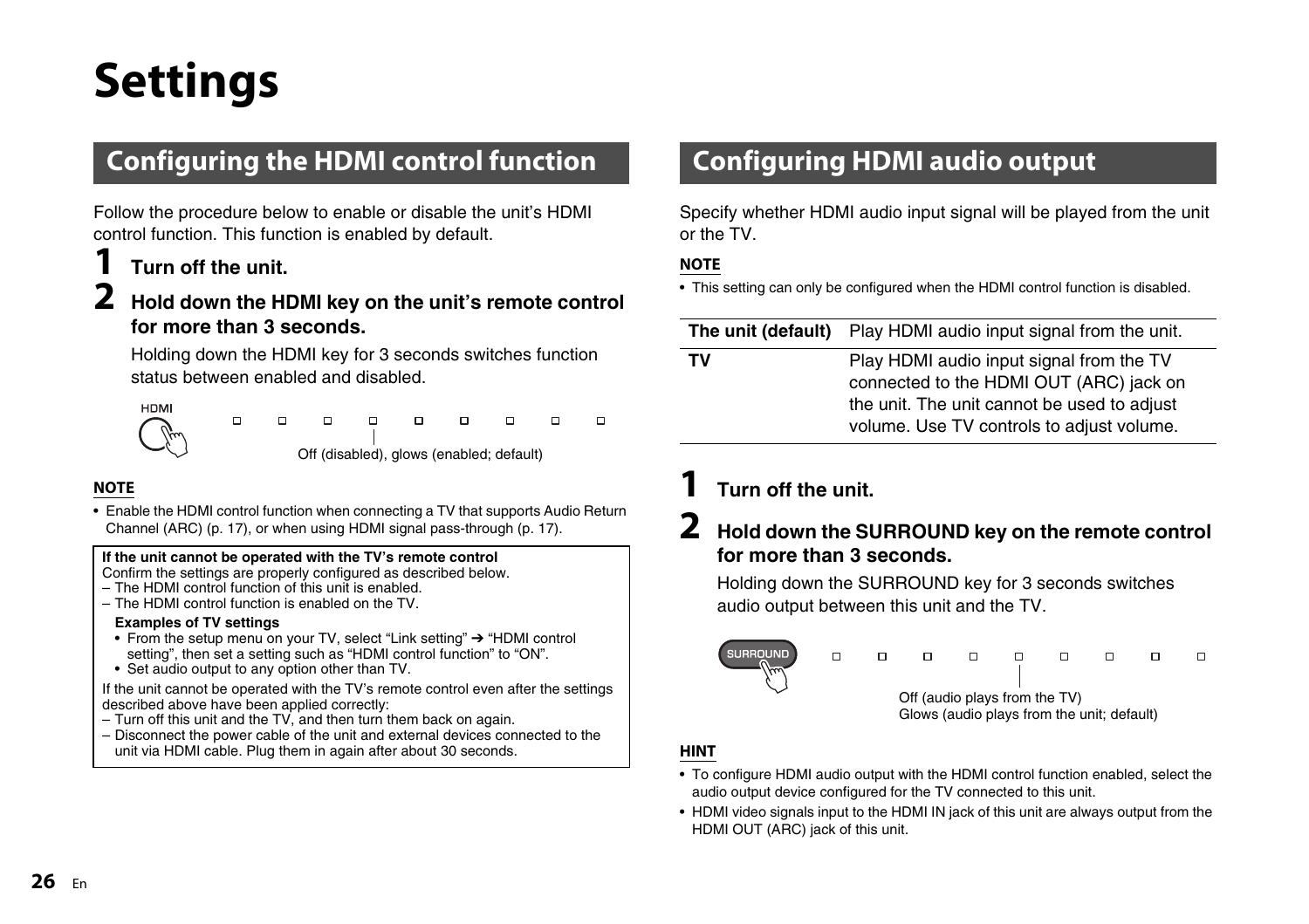# <span id="page-26-0"></span>**Enabling/disabling the auto power standby function**

Enabling the auto power standby function prevents the unit from remaining on when not in use.

### **NOTE**

- When the auto power standby function is enabled, the unit automatically turns off in any of the following situations.
	- − No operations for 8 hours
- − No audio input and no operations for 20 minutes when BLUETOOTH or HDMI is selected as the input source.

# **1 Turn off the unit.**

**2** Hold down the  $\overline{=}$  key and press the  $\overline{}$  key on the **unit.**

The auto power standby function is enabled or disabled, and the unit turns on. For several seconds immediately after the unit is turned on, the indicator shows auto power standby function status.



# <span id="page-26-1"></span>**Initializing the unit**

Follow the procedure below to initialize the unit.

- **1 Turn off the unit.**
- **2 Hold down the**  $\leq$  **and**  $\left(\frac{1}{2}\right)$  **keys on the unit at the same time until all indicators flash.**

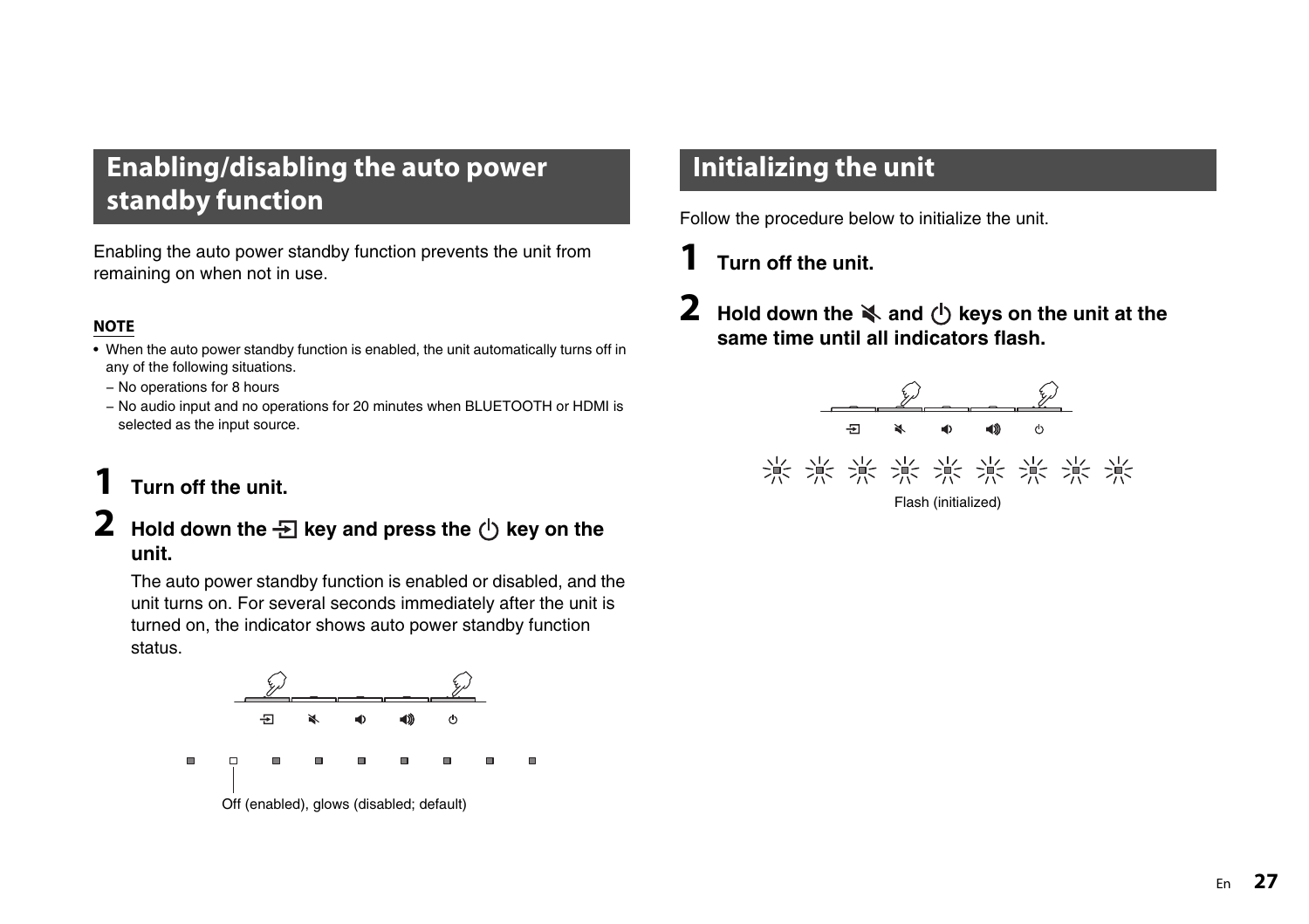# <span id="page-27-0"></span>**Troubleshooting**

Refer to the table below when the unit does not function properly. If the problem you are experiencing is not listed below or if the instructions below do not help, turn off the unit, disconnect the power cable, and contact the nearest authorized Yamaha dealer or service center. First, check the following:

1 **The power cables of the unit, TV and playback devices (such as BD/DVD players) are connected to AC wall outlets securely.**

2 **The unit, TV and playback devices (such as BD/DVD players) are turned on.**

3 **The connectors of each cable are securely inserted into jacks on each device.**

## **Power and system**

| Problem                                                                                                  | Cause                                                                                                                                                                                                                                                                                                                                                             | Remedy                                                                                                                                                                                                                                                |
|----------------------------------------------------------------------------------------------------------|-------------------------------------------------------------------------------------------------------------------------------------------------------------------------------------------------------------------------------------------------------------------------------------------------------------------------------------------------------------------|-------------------------------------------------------------------------------------------------------------------------------------------------------------------------------------------------------------------------------------------------------|
| The power turns off<br>suddenly.                                                                         | When the auto power standby function is enabled, the unit<br>automatically turns off in any of the following situations:<br>- No operations have been performed for 8 hours<br>- BLUETOOTH or HDMI is selected as the input source,<br>but no audio has been input to the unit or no operations<br>have been performed with the unit for more than 20<br>minutes. | Turn on the unit again. If the auto power standby function is not<br>used, disable the function (p. 27).                                                                                                                                              |
|                                                                                                          | The protection circuitry has been activated. (The DOD /<br>DTS indicator flashes.)                                                                                                                                                                                                                                                                                | After confirming that all connections are made properly, turn on<br>the unit again. If the power still turns off frequently, unplug the<br>power cable from the AC wall outlet and contact the nearest<br>authorized Yamaha dealer or service center. |
|                                                                                                          | The Bluetooth connection was terminated by a Bluetooth<br>device with the unit's Bluetooth standby function enabled.                                                                                                                                                                                                                                              | Disable the <i>Bluetooth</i> standby function (p. 25).                                                                                                                                                                                                |
| The power cannot be turned<br>on.                                                                        | The protection circuitry has been activated three times<br>consecutively. (If you try to turn on the power in this<br>condition, the <b>DOD</b> / DTS indicator will flash.)                                                                                                                                                                                      | To protect the product, the power cannot be turned on. Unplug<br>the power cable from the AC wall outlet and contact the nearest<br>authorized Yamaha dealer or service center.                                                                       |
| All indicators go out although<br>the unit is turned on (it may<br>seem that the unit is turned<br>off). | The unit is configured so that indicators do not glow or<br>flash unless the unit is being operated.                                                                                                                                                                                                                                                              | Use the DIMMER key to select the desired brightness (p. 21).                                                                                                                                                                                          |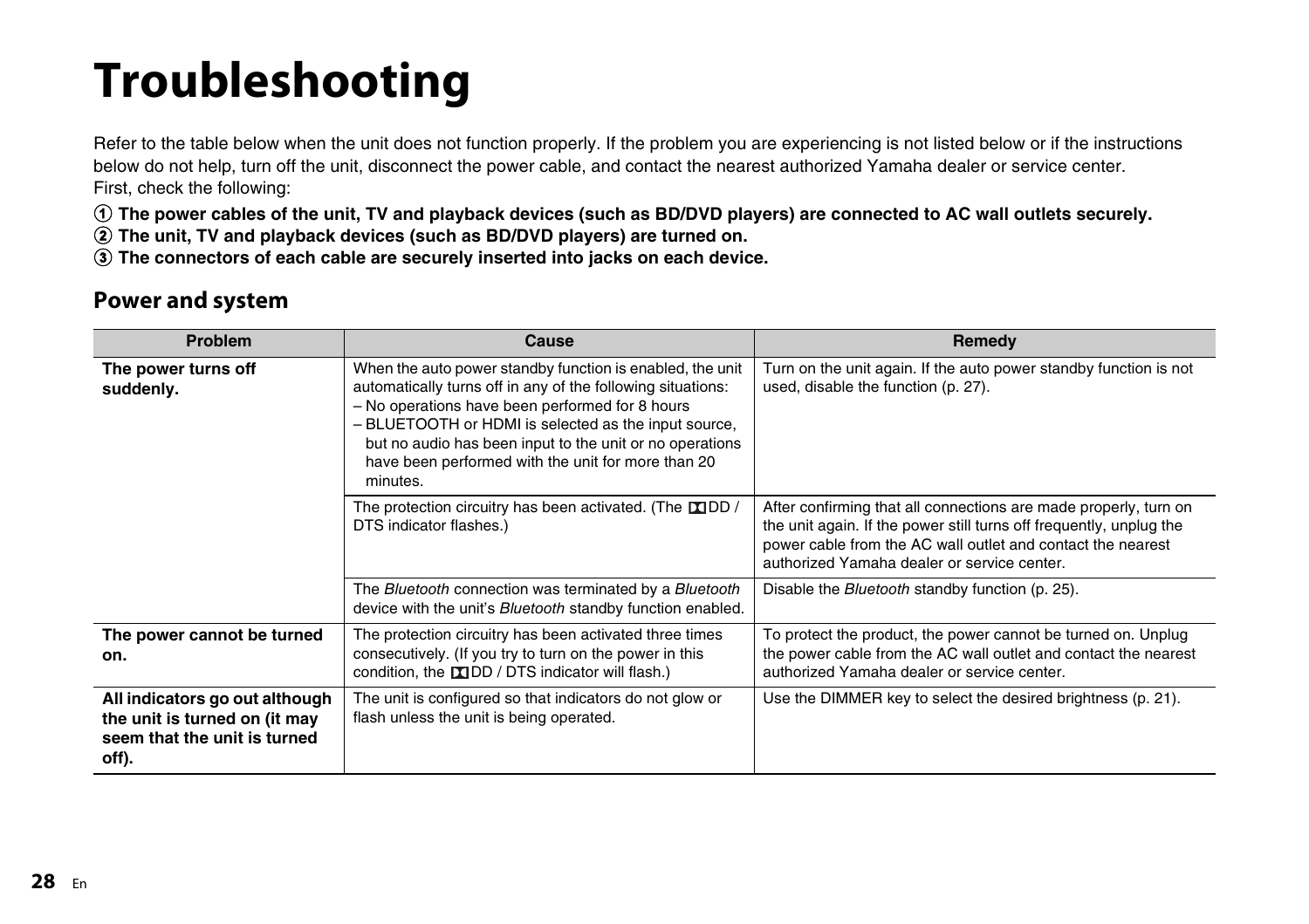| Problem                                                                                                                                                         | <b>Cause</b>                                                                                                                                                                | Remedy                                                                                                                                                                               |
|-----------------------------------------------------------------------------------------------------------------------------------------------------------------|-----------------------------------------------------------------------------------------------------------------------------------------------------------------------------|--------------------------------------------------------------------------------------------------------------------------------------------------------------------------------------|
| The unit does not function<br>correctly.                                                                                                                        | The internal microcomputer is frozen, due to an external<br>electric shock (such as lightning or excessive static<br>electricity) or to a drop in the power supply voltage. | Hold down the $(1)$ key on the unit for more than 10 seconds to<br>turn on the unit. (If the problem persists, unplug the power cable<br>from the AC wall outlet and plug it again.) |
| The unit turns on by itself.                                                                                                                                    | Another Bluetooth device is being operated nearby.                                                                                                                          | Terminate Bluetooth connection with the unit (p. 24).                                                                                                                                |
| The TV's 3D glasses do not<br>work.                                                                                                                             | The unit is blocking the TV's 3D glasses transmitter.                                                                                                                       | Confirm the position of the TV's 3D glasses transmitter, and<br>position the unit so that it does not obstruct the transmitter.                                                      |
| The unit cannot be operated<br>with the HOME THEATER<br><b>CONTROLLER app. (The</b><br>screen on the Bluetooth<br>device will not exit the app's<br>demo mode.) | The Bluetooth device on which the app has been installed<br>is not connected to the unit.                                                                                   | Establish a Bluetooth connection between the Bluetooth device<br>and the unit to use the app (p. 23).                                                                                |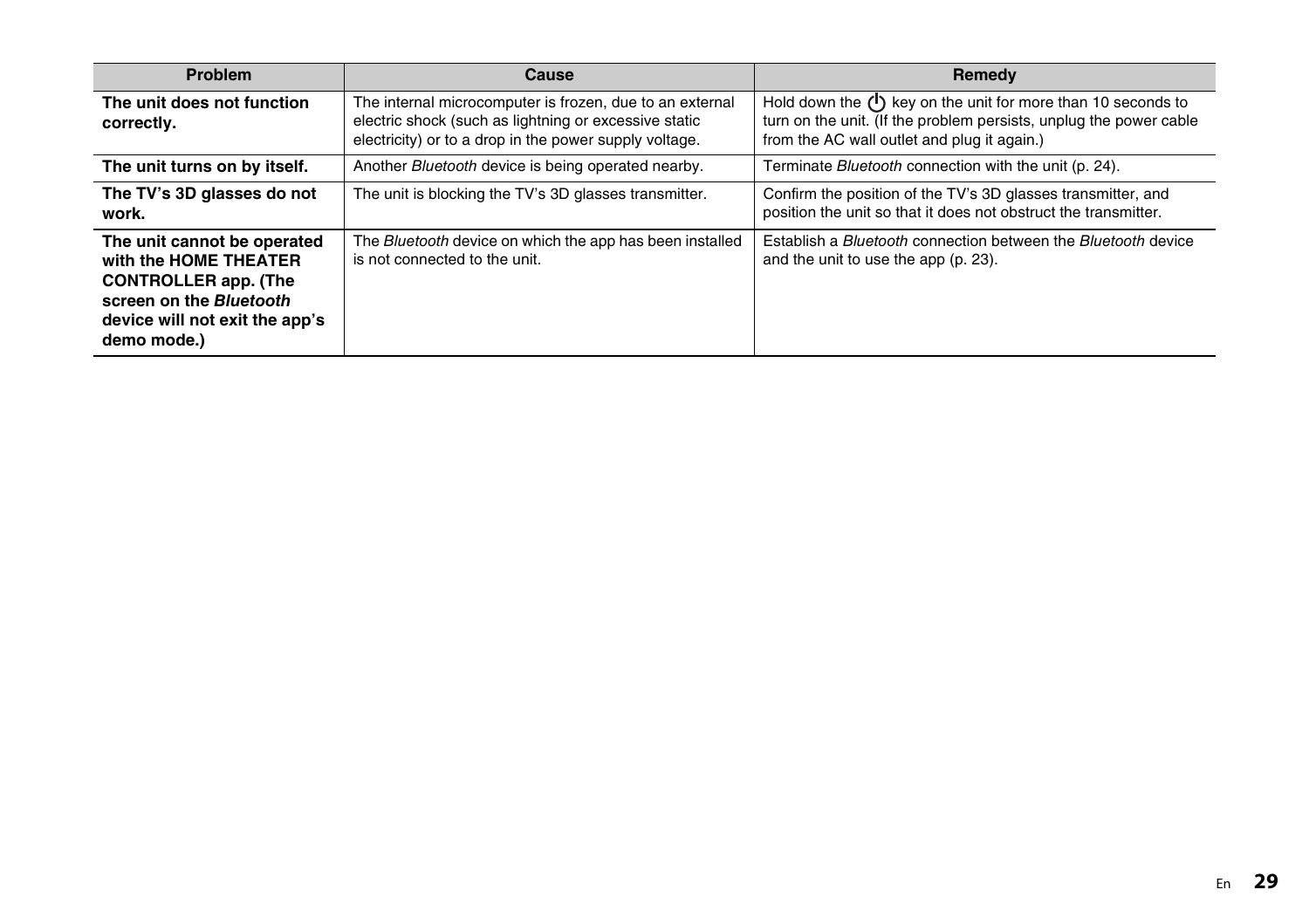# **Audio**

| Problem                                             | Cause                                                                                                                                                                                        | Remedy                                                                                                                                                                                                                     |
|-----------------------------------------------------|----------------------------------------------------------------------------------------------------------------------------------------------------------------------------------------------|----------------------------------------------------------------------------------------------------------------------------------------------------------------------------------------------------------------------------|
| No sound.                                           | Another input source is selected.                                                                                                                                                            | Select an appropriate input source (p. 19).                                                                                                                                                                                |
|                                                     | The mute function is activated.                                                                                                                                                              | Cancel the mute function (p. 21).                                                                                                                                                                                          |
|                                                     | The volume is too low.                                                                                                                                                                       | Turn up the volume (p. 21).                                                                                                                                                                                                |
|                                                     | The power cable of the unit is not connected properly.                                                                                                                                       | Make sure that the power cable of the unit is connected to an AC<br>wall outlet securely (p. 18).                                                                                                                          |
|                                                     | Input jacks on a playback device are connected.                                                                                                                                              | Connect the input jack on the unit and the output jack on the<br>playback device.                                                                                                                                          |
|                                                     | Signals that the unit cannot play back are being input.                                                                                                                                      | Change the digital audio output setting on the playback device to<br>PCM, Dolby Digital or DTS.                                                                                                                            |
|                                                     | The unit is configured so that HDMI audio input signals<br>are output from the TV.                                                                                                           | Configure the unit so that HDMI audio input signals are output<br>from the unit (p. 26)                                                                                                                                    |
|                                                     | The HDMI control function is disabled.                                                                                                                                                       | When connecting a TV that supports ARC (Audio Return<br>Channel) to the unit using an HDMI cable only, enable the HDMI<br>control function (p. 26).                                                                        |
|                                                     |                                                                                                                                                                                              | To output audio signals from this unit with the HDMI control<br>function disabled, connect the TV's audio output jack to this unit's<br>TV input jack (optical digital) via the optical digital audio cable (p.<br>$16)$ . |
|                                                     | Sound from an HDMI control-enabled TV is set for output<br>from the TV's built-in speakers.                                                                                                  | Use the TV's HDMI settings to set audio output to any option<br>other than the TV's built-in speakers.                                                                                                                     |
| No sound is coming from the                         | The volume of the subwoofer is too low.                                                                                                                                                      | Turn up the volume of the subwoofer (p. 21).                                                                                                                                                                               |
| subwoofer.                                          | The playback source does not contain low-frequency<br>signals.                                                                                                                               | Play back a sound source containing low-frequency signals, and<br>confirm that the sound is output from the subwoofer.                                                                                                     |
| The volume decreases when<br>the unit is turned on. | The automatic volume adjustment function is activated.<br>To prevent excessive loudness, the unit automatically<br>controls its volume within a certain level when the unit is<br>turned on. | Turn up the volume as required (p. 21).                                                                                                                                                                                    |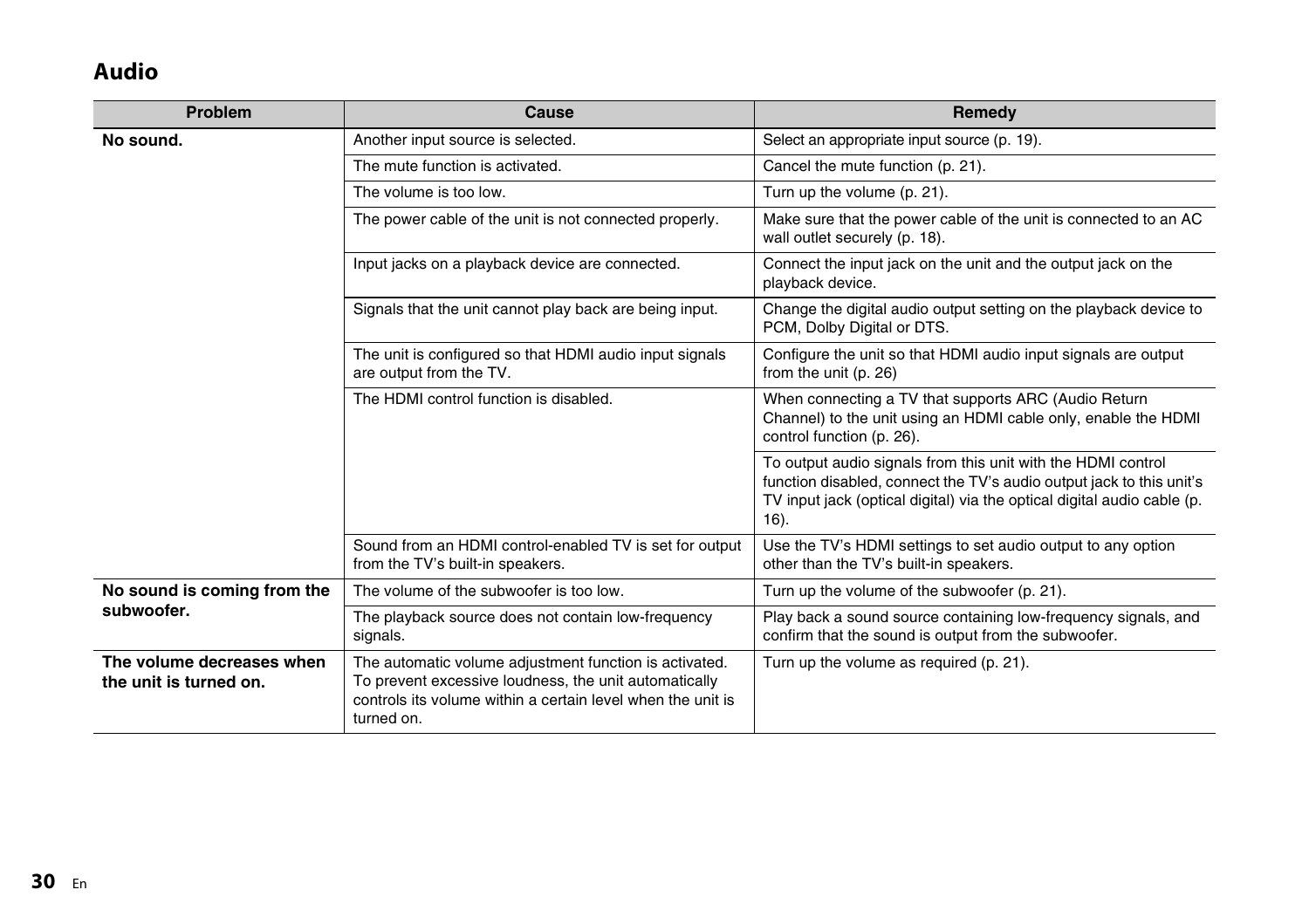| <b>Problem</b>                                                                                            | Cause                                                                             | Remedy                                                                                |
|-----------------------------------------------------------------------------------------------------------|-----------------------------------------------------------------------------------|---------------------------------------------------------------------------------------|
| No surround effect.                                                                                       | Stereo playback is selected.                                                      | Select surround playback (p. 20).                                                     |
|                                                                                                           | The volume is too low.                                                            | Turn up the volume (p. 21).                                                           |
|                                                                                                           | The TV or playback device is set to output 2 channel<br>audio (such as PCM) only. | Change the digital audio output setting on the TV or playback<br>device to BitStream. |
|                                                                                                           | Sound is also heard from the TV built-in speakers.                                | Set the TV volume to minimum (p. 22).                                                 |
|                                                                                                           | The listening position is too close to the unit.                                  | The listening position should be at some distance from the unit.                      |
| Noise is heard.                                                                                           | The unit is too close to another digital or high-frequency<br>device.             | Move those devices away from the unit.                                                |
| Video is not displayed on TV<br>screen.                                                                   | The HDMI cable is not securely connected.                                         | Connect the HDMI cable properly (p. 16).                                              |
| When the unit is turned off,<br>video and/or audio from a<br>playback device are not<br>output to the TV. | The HDMI control function is disabled.                                            | Enable the HDMI control function (p. 26)                                              |

### **Remote control**

| <b>Problem</b>                                                 | Cause                                                                                      | Remedy                                                                            |
|----------------------------------------------------------------|--------------------------------------------------------------------------------------------|-----------------------------------------------------------------------------------|
| The unit cannot be operated                                    | The unit is out of the operating range.                                                    | Use the remote control within the operating range (p. 8).                         |
| using the remote control.                                      | The batteries are weak.                                                                    | Replace with new batteries (p. 9).                                                |
|                                                                | The remote control sensor of the unit is exposed to direct<br>sunlight or strong lighting. | Adjust the lighting angle, or reposition the unit.                                |
| The TV cannot be operated<br>using the TV's remote<br>control. | The unit is blocking the TV's remote control sensor.                                       | Position the unit so that it does not obstruct the TV's remote<br>control sensor. |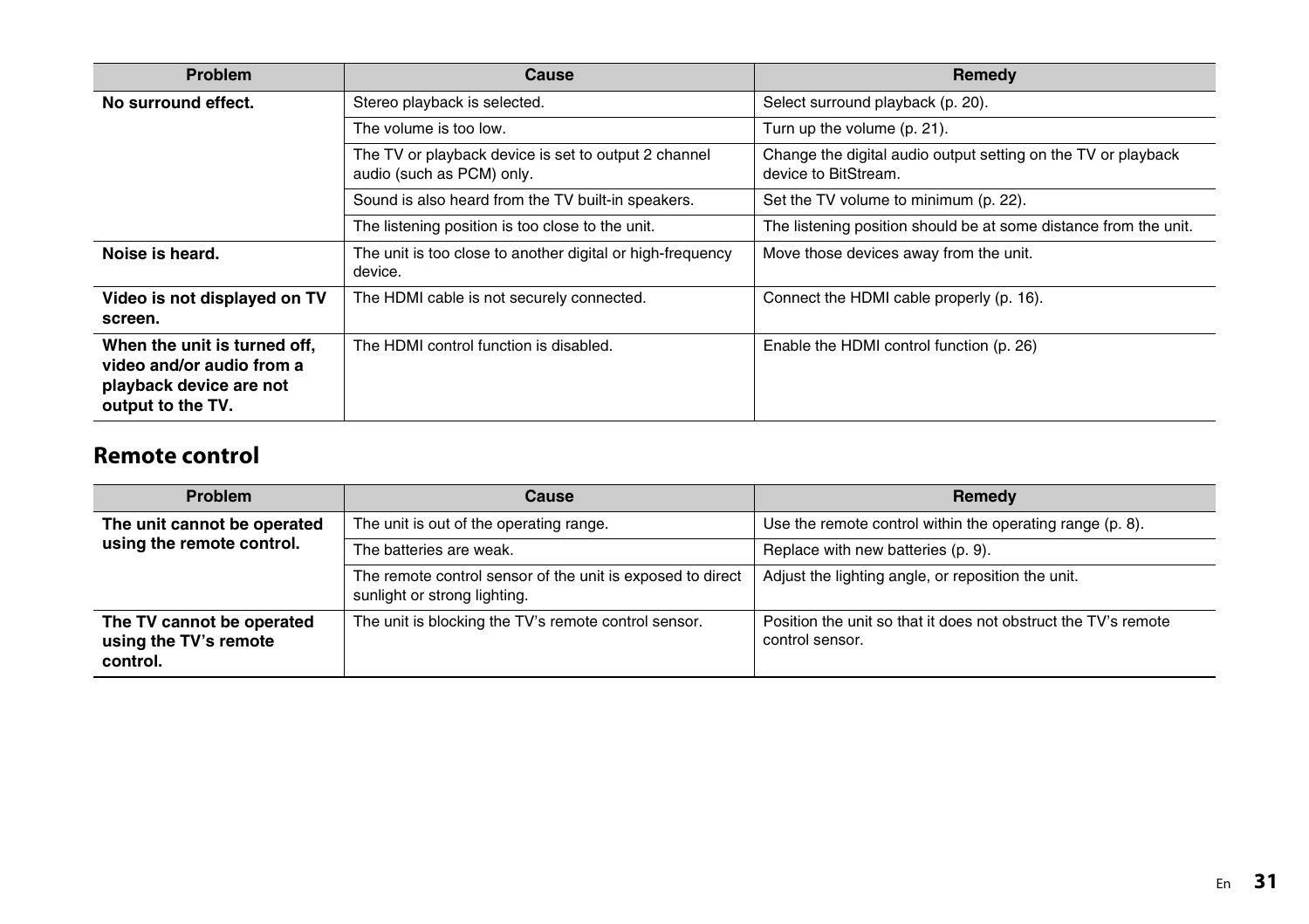# **Bluetooth**

| Problem                                                   | Cause                                                                                                           | Remedy                                                                                                                                                                                                                                                                                                                                   |
|-----------------------------------------------------------|-----------------------------------------------------------------------------------------------------------------|------------------------------------------------------------------------------------------------------------------------------------------------------------------------------------------------------------------------------------------------------------------------------------------------------------------------------------------|
| Unable to connect the unit to                             | Bluetooth is not selected as the input source.                                                                  | Select Bluetooth as the input source (p. 23).                                                                                                                                                                                                                                                                                            |
| a Bluetooth device.                                       | The device does not support A2DP.                                                                               | Connect to a Bluetooth audio device that supports A2DP.                                                                                                                                                                                                                                                                                  |
|                                                           | A Bluetooth adaptor, etc. that you want to connect to the<br>unit has a password other than "0000".             | Use a Bluetooth adaptor, etc. whose password is "0000".                                                                                                                                                                                                                                                                                  |
|                                                           | The unit and device are too far apart.                                                                          | Position the <i>Bluetooth</i> device so that it is less than 10 m (33 ft)<br>from this unit and connect the device to this unit.                                                                                                                                                                                                         |
|                                                           | There is a device (microwave oven, wireless LAN, etc.)<br>outputs signals in the 2.4 GHz frequency band nearby. | Move this unit away from the device that is emitting radio<br>frequency signals.                                                                                                                                                                                                                                                         |
|                                                           | Another Bluetooth device is connected.                                                                          | Terminate the current Bluetooth connection, and connect to the<br>device from which audio should be received.                                                                                                                                                                                                                            |
|                                                           | As more than nine devices have been connected.<br>information for the oldest connection has been deleted.       | Connect to the device again. The unit is can connect to up to<br>eight Bluetooth devices for receiving audio. If a new device is<br>successfully connected to the unit after eight other devices have<br>already been connected, the device with the earliest connection<br>date will have been deleted to make room for the new device. |
| No sound is heard or the<br>sound is intermittent via the | The Bluetooth connection of the unit with the device is<br>disconnected.                                        | Perform Bluetooth connection operations again (p. 23).                                                                                                                                                                                                                                                                                   |
| unit.                                                     | Bluetooth is not selected as the input source.                                                                  | Select Bluetooth as the input source (p. 23).                                                                                                                                                                                                                                                                                            |
|                                                           | The unit and device are too far apart.                                                                          | Move the <i>Bluetooth</i> device so that it is less than 10 m (33 ft) from<br>this unit.                                                                                                                                                                                                                                                 |
|                                                           | There is a device (microwave oven, wireless LAN, etc.)<br>outputs signals in the 2.4 GHz frequency band nearby. | Move this unit away from the device that is emitting radio<br>frequency signal.                                                                                                                                                                                                                                                          |
|                                                           | The device is not set to send Bluetooth audio signals to<br>the unit.                                           | Check that the <i>Bluetooth</i> function of the device is set properly.                                                                                                                                                                                                                                                                  |
|                                                           | Playback on the device has not been performed.                                                                  | Perform playback on the device.                                                                                                                                                                                                                                                                                                          |
|                                                           | The device's volume is set to minimum.                                                                          | Turn up the volume level on the device.                                                                                                                                                                                                                                                                                                  |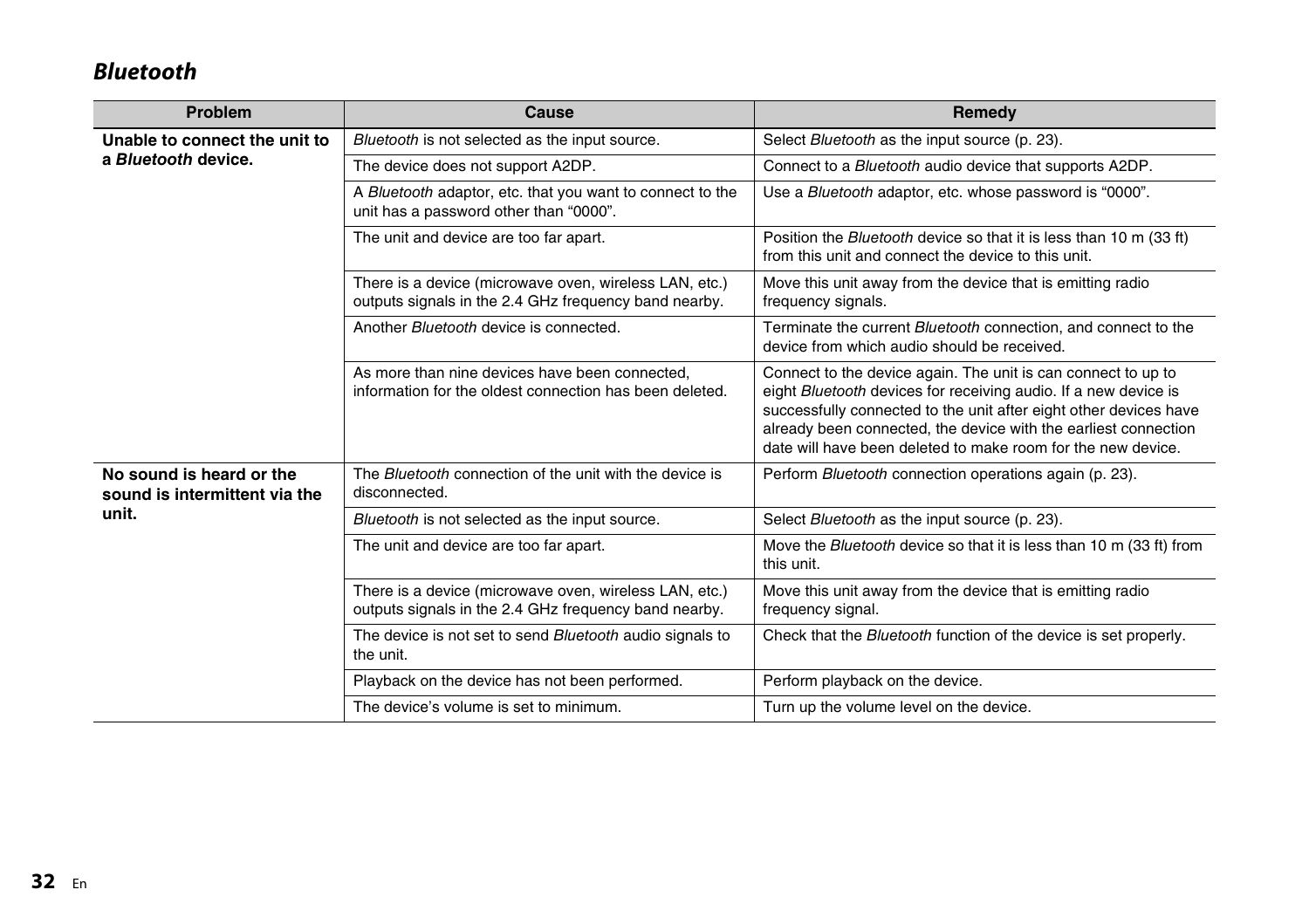# <span id="page-32-0"></span>**Specifications**

| <b>Item</b>                        |                                             | <b>Specifications</b>                                                                  |  |
|------------------------------------|---------------------------------------------|----------------------------------------------------------------------------------------|--|
| <b>Amplifier</b><br><b>Section</b> | <b>Maximum Rated</b><br><b>Output Power</b> | Front L/R 30 W x 2 ch                                                                  |  |
|                                    |                                             | Subwoofer 60 W                                                                         |  |
| Front L/R<br>Section               | Type                                        | Acoustic suspension type                                                               |  |
|                                    | Driver                                      | 5.5 cm (2-1/8") cone non-magnetic<br>shielding type x 2                                |  |
|                                    | <b>Frequency Response</b>                   | 160 Hz to 23 kHz                                                                       |  |
|                                    | Impedance                                   | 60                                                                                     |  |
| <b>Tweeter</b><br><b>Section</b>   | Type                                        | $\overline{\phantom{0}}$                                                               |  |
|                                    | Driver                                      | 25 mm (1") dome magnetic shielding type x<br>$\mathfrak{p}$                            |  |
|                                    | <b>Frequency Response</b>                   | 4 kHz to 23 kHz                                                                        |  |
|                                    | Impedance                                   | 60                                                                                     |  |
| <b>Subwoofer</b><br><b>Section</b> | <b>Type</b>                                 | Bass reflex type                                                                       |  |
|                                    | Driver                                      | 7.5 cm (3") cone non-magnetic shielding<br>type $x$ 2                                  |  |
|                                    | <b>Frequency Response</b>                   | 60 Hz to 160 Hz                                                                        |  |
|                                    | Impedance                                   | $3\Omega$ (6 $\Omega$ x 2)                                                             |  |
| <b>Decoder</b>                     | Supported audio<br>signal                   | PCM (up to 5.1ch)<br>Dolby Digital (up to 5.1ch)<br>DTS Digital Surround (up to 5.1ch) |  |
| <b>Input Jacks</b>                 | <b>HDMI</b>                                 | 1 (HDMI IN)                                                                            |  |
|                                    | Digital (Optical)                           | 1(TV)                                                                                  |  |
|                                    | Analog (3.5 mm<br>stereo mini)              | 1 (ANALOG)                                                                             |  |
| Output<br>Jack                     | <b>HDMI</b>                                 | 1 (HDMI OUT (ARC))                                                                     |  |
|                                    | Analog (RCA/<br>monaural)                   | 1 (SUBWOOFER OUT)                                                                      |  |

| <b>Item</b>      |                                               | <b>Specifications</b>                                                                                                                                                                                                                                                                                                                                                          |  |
|------------------|-----------------------------------------------|--------------------------------------------------------------------------------------------------------------------------------------------------------------------------------------------------------------------------------------------------------------------------------------------------------------------------------------------------------------------------------|--|
| <b>Bluetooth</b> | <b>Bluetooth version</b>                      | Ver. 2.1 +EDR                                                                                                                                                                                                                                                                                                                                                                  |  |
|                  | <b>Supported protocols</b>                    | Receiving: A2DP, SPP                                                                                                                                                                                                                                                                                                                                                           |  |
|                  | <b>Supported codecs</b>                       | Receiving: SBC, MPEG-4 AAC                                                                                                                                                                                                                                                                                                                                                     |  |
|                  | Wireless output                               | <b>Bluetooth Class 2</b>                                                                                                                                                                                                                                                                                                                                                       |  |
|                  | Range (line-of-sight)                         | Approx. 10 m (33 ft)                                                                                                                                                                                                                                                                                                                                                           |  |
|                  | <b>Supported content</b><br>protection method | SCMS-T                                                                                                                                                                                                                                                                                                                                                                         |  |
| General          | <b>Power Supply</b>                           | U.S.A. and Canada models: AC 120 V,<br>60Hz<br>Taiwan model: AC 110 - 120 V, 50/60Hz<br>China model: AC 220V, 50Hz<br>Other models: AC 220 - 240 V, 50/60Hz                                                                                                                                                                                                                    |  |
|                  | <b>Power Consumption</b>                      | 27 W                                                                                                                                                                                                                                                                                                                                                                           |  |
|                  | <b>Standby Power</b><br>Consumption           | Australia, China, Korea, and Asia models<br>HDMI Control Off, Bluetooth Standby Off:<br>0.4W<br>HDMI Control On, Bluetooth Standby Off:<br>1.9 W<br>HDMI Control Off, Bluetooth Standby On:<br>0.4W<br>Other models<br>HDMI Control Off, Bluetooth Standby Off:<br>0.2W<br>HDMI Control On, Bluetooth Standby Off:<br>1.8 W<br>HDMI Control Off, Bluetooth Standby On:<br>0.2W |  |
|                  | <b>Dimensions</b><br>$(W \times H \times D)$  | 890 x 53 x 131 mm (35" x 2-1/8" x 5-1/8")<br>(installing the unit in front of a TV, etc.)                                                                                                                                                                                                                                                                                      |  |
|                  |                                               | 890 x 131 x 62 mm (35" x 5-1/8" x 2-1/2")<br>(mounting the unit on a wall, with spacers)                                                                                                                                                                                                                                                                                       |  |
|                  | Weight                                        | 3.2 kg (7.1 lbs)                                                                                                                                                                                                                                                                                                                                                               |  |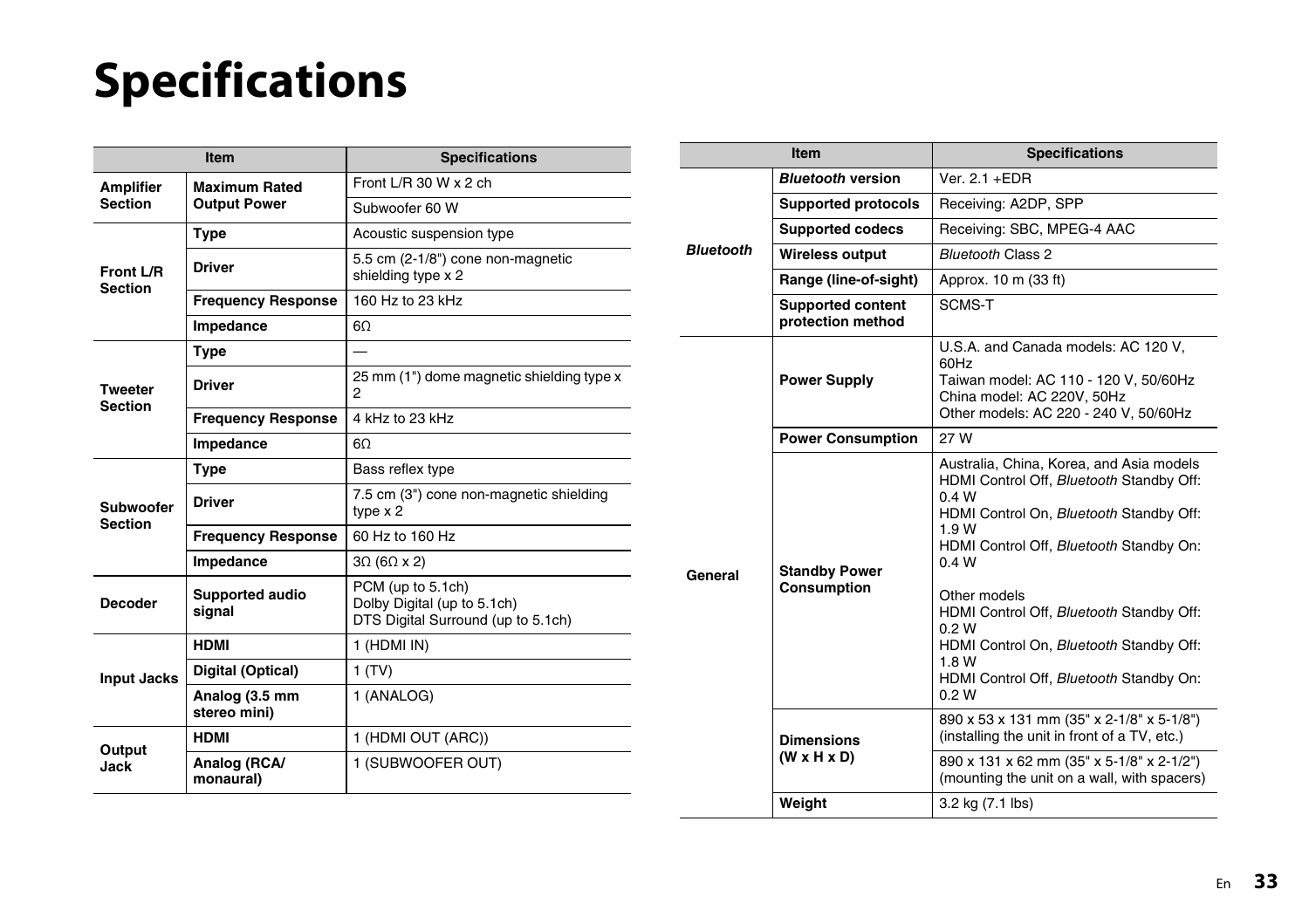## **HDMI signal**

### **• Audio signals**

| <b>Audio signal types</b> | <b>Audio signal formats</b>     | Compatible media                         |
|---------------------------|---------------------------------|------------------------------------------|
| 2ch Linear PCM            | 2ch, 32-96 kHz,<br>16/20/24 bit | CD, DVD-Video, DVD-<br>Audio, etc.       |
| Multi-ch Linear PCM       | 6ch, 32-96 kHz,<br>16/20/24 bit | DVD-Audio, Blu-ray disc,<br>HD DVD, etc. |
| <b>Bitstream</b>          | Dolby Digital, DTS              | DVD-Video, etc.                          |

### **HINT**

- Refer to documentation supplied with the playback device, and set the device appropriately.
- When CPPM copy-protected DVD-Audio is played back, video and audio signals may not be output depending on the type of the DVD player.
- This unit is not compatible with HDCP-incompatible HDMI or DVI devices. Refer to documentation supplied with the HDMI or DVI device for HDCP compatibility.
- To decode audio bitstream signals on this unit, set the input source device appropriately so that the device outputs the bitstream audio signals directly (does not decode the bitstream signals on the device). Refer to documentation supplied with the device for details.

#### **• Video signals**

This unit is compatible with the following video signals.

- Deep Color
- x.v.Color
- 3D video signal
- High Dynamic Range (HDR) video

#### **This unit is compatible with the following resolutions.**

• 720p/60 Hz, 50 Hz • 1080i/60 Hz, 50 Hz

- VGA
- 480i/60 Hz
- 480p/60 Hz
- 576i/50 Hz
- 576p/50 Hz

### **HINT**

• The resolution of transmitted video signal varies according to specifications of the TV connected to this unit.

• 1080p/60 Hz, 50 Hz, 30 Hz, 25 Hz, 24 Hz • 4K/60 Hz, 50 Hz, 30 Hz, 25 Hz, 24 Hz

# **Digital audio signal**

### **• Optical**

| Audio signal types | <b>Audio signal formats</b>     | Compatible media                   |
|--------------------|---------------------------------|------------------------------------|
| 2ch Linear PCM     | 2ch, 32-48 kHz,<br>16/20/24 bit | CD, DVD-Video, DVD-<br>Audio, etc. |
| <b>Bitstream</b>   | Dolby Digital, DTS              | DVD-Video, etc.                    |

### **• HDMI (ARC)**

| Audio signal types | <b>Audio signal formats</b>     | Compatible media |
|--------------------|---------------------------------|------------------|
| 2ch Linear PCM     | 2ch, 32-96 kHz,<br>16/20/24 bit | TV               |
| <b>Bitstream</b>   | Dolby Digital, DTS              | T٧               |

The contents of this manual apply to the latest specifications as of the publishing date.

To obtain the latest manual, access the Yamaha website then download the manual file.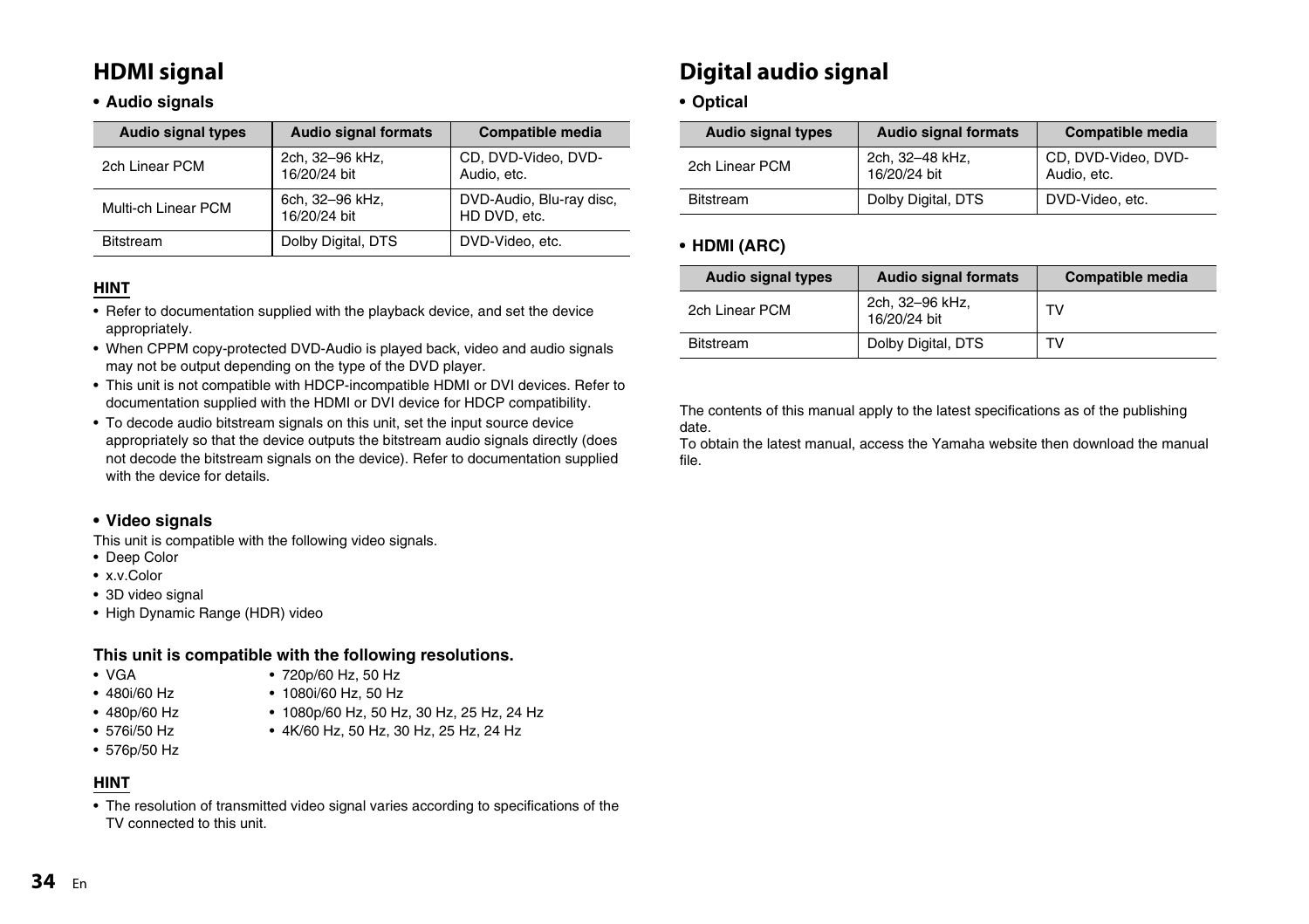# **83 Bluetooth**®

The Bluetooth<sup>®</sup> word mark and logos are registered trademarks owned by Bluetooth SIG, Inc. and any use of such marks by Yamaha Corporation is under license.

# **TT DOLBY AUDIO**

Manufactured under license from Dolby Laboratories.

Dolby, Dolby Audio, Pro Logic, and the double-D symbol are trademarks of Dolby Laboratories.



**Digital Surround** 

For DTS patents, see http://patents.dts.com. Manufactured under license from DTS Licensing Limited.

DTS, the Symbol, & DTS and the Symbol together are registered trademarks, and DTS Digital Surround is a trademark of DTS, Inc. © DTS, Inc. All Rights Reserved.

### Hami

The terms HDMI, the HDMI Logo, and High-Definition Multimedia Interface are trademarks or registered trademarks of HDMI Licensing LLC in the United States and other countries.

#### **Blu-ray**

"Blu-ray Disc™", "Blu-ray™", and the logos are trademarks of the Blue-ray Disc **Association** 



"Made for iPod," "Made for iPhone," and "Made for iPad" mean that an electronic accessory has been designed to connect specifically to iPod, iPhone, or iPad, respectively, and has been certified by the developer to meet Apple performance standards. Apple is not responsible for the operation of this device or its compliance with safety and regulatory standards. Please note that the use of this accessory with iPod, iPhone, or iPad may affect wireless performance.

#### *Bluetooth*

Bluetooth is a technology for wireless communication employing the 2.4 GHz frequency band, which can be used without a license.

#### **Handling** *Bluetooth* **communications**

- The 2.4 GHz band used by *Bluetooth* compatible devices is a radio band shared by many types of equipment. While Bluetooth compatible devices use a technology minimizing the influence of other components using the same radio band, such influence may reduce the speed or distance of communications and in some cases interrupt communications.
- The speed of signal transfer and the distance at which communications is possible differs according to the distance between the communicating devices, the presence of obstacles, radio wave conditions and type of equipment.
- Yamaha does not guarantee all wireless connections between this unit and devices compatible with Bluetooth function.